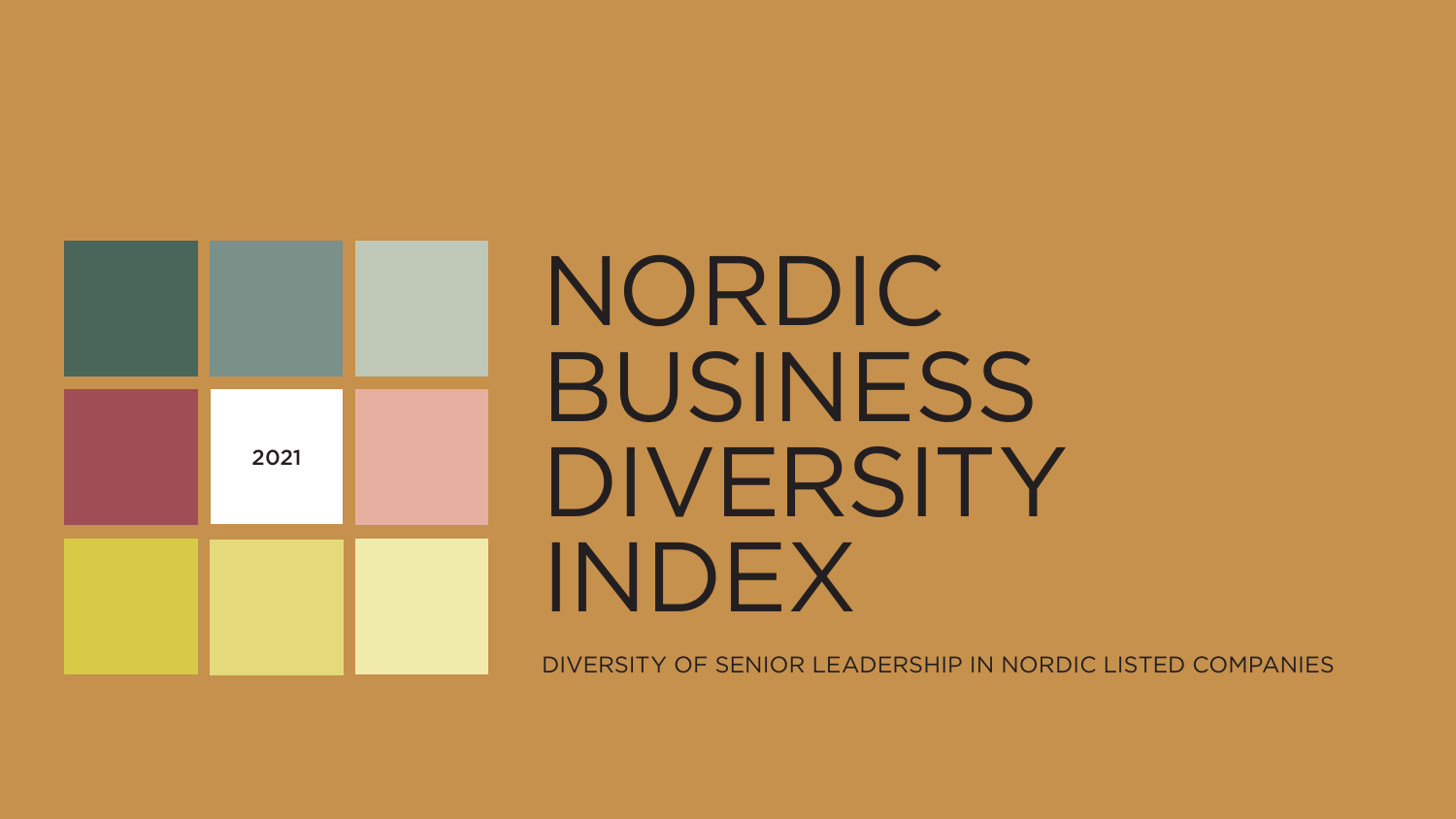### FOREWORD

THE BUSINESS' FOCUS REGARDING DIVERSITY has so far been mostly on gender equality and female leadership. While this issue is very important and deserves all possible attention, we realised there is very little information available on other diversity attributes, and thus, fact-based comparison of companies was extremely difficult.

TO ADDRESS THIS DILEMMA, we decided to put together all publicly available information and create an index to measure the diversity of boards and executive management. The aim is to help stakeholders – such as investors, employees and policy-makers – to have improved transparency on the diversity status of businesses and, the possibility to compare diversity based on facts.

This year, we wanted to look beyond the situation in Finland and see the DIFFERENCES BETWEEN NORDIC COUNTRIES. Thus, we included Nasdaq Stockholm and Copenhagen Large Cap companies in our sample and in the comparison.

This report includes an overview of the used methodology, background information on diversity, main results at a general level and at the level of each variable, as well as the names of the best scoring companies, and an industry-specific comparison.

In Helsinki, 27 January 2021

**Suvi Halttula Susanna Saikkonen**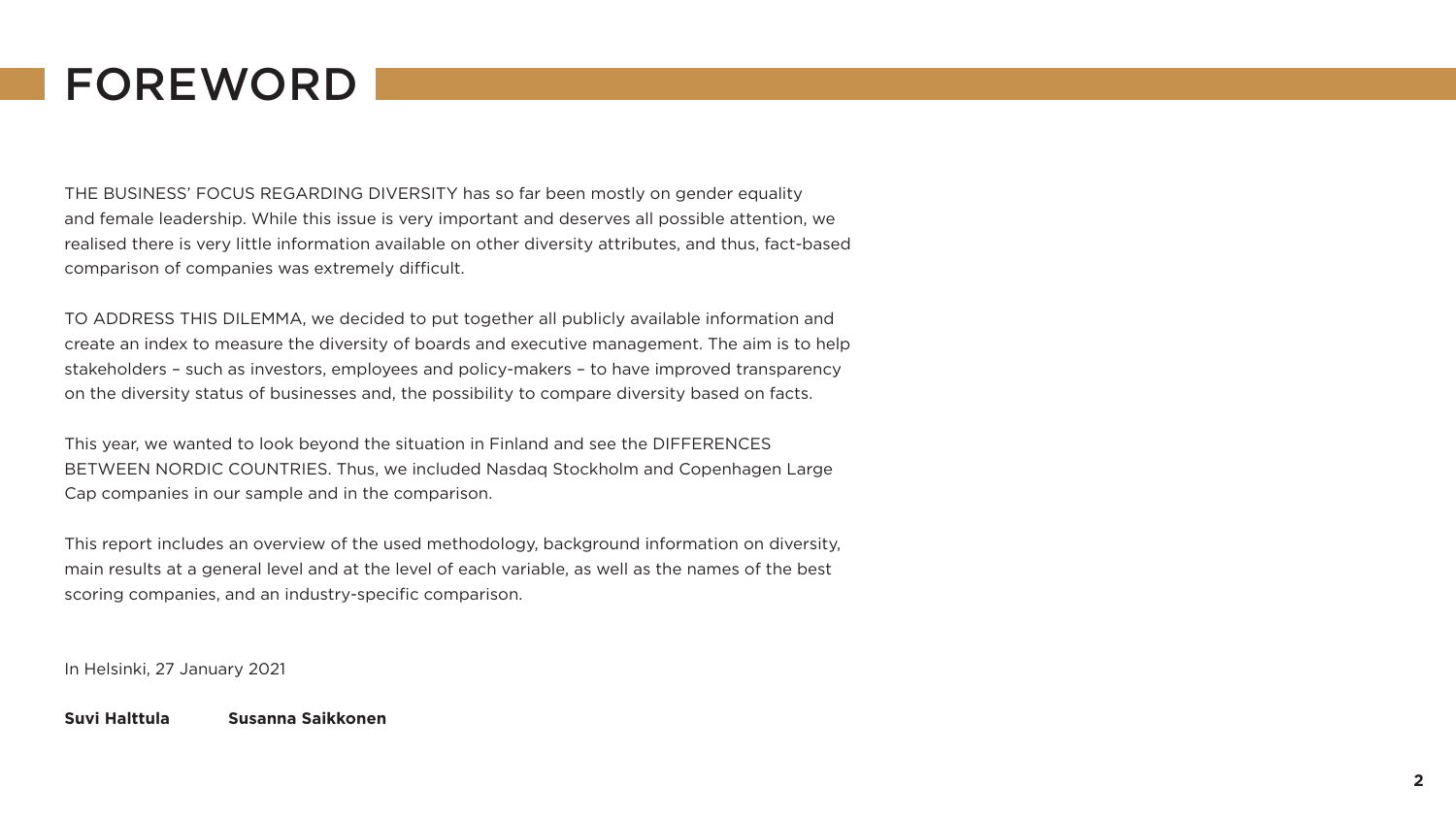### INCLUSION AND DIVERSITY IS MORE IMPORTANT THAN EVER

During 2020 we saw an alarming amount of political movement towards populist and nationalist world views. There are European countries limiting women's rights and throwing gasoline to the flames of xenophobia. At the same time, we have seen growing movement of Black Lives Matter and #metoo, gathering people around the globe to defend equality and human rights. On top of the political unrest, the global pandemic has not treated everyone equally: women and underprivileged groups suffer the most.

In the past couple of years companies have taken a stronger role both in environmental and social issues to ensure sustainable development, but also to ensure a stable operating environment. For example, some businesses have set ambitious gender equality goals, some are campaigning visibly against racism and some are making a stand, by employing disabled or marginalised people. The amount of "awaken" companies, who realise the benefits of an inclusive and diverse working environment, is growing. Diversity is no longer seen merely as an act of corporate responsibility or as complying with the national Non-discrimination Act. International studies<sup>1</sup> have provided evidence that diversity is a business asset, for example, through an increase in innovation

and productivity. In addition to to attracting talent, improving decision making, and increasing customer satisfaction, inclusion and diversity resonates also more and more with investors. These are surely qualities which should sound interesting to any business owner and leader.

Even though more and more companies are now aware of the shortage of expertise and the benefits of diversity, actions are still lagging behind. There are companies who have made progress compared to last year's FINDIX2020 results and there is a slight increase in average points of Large Cap and Small Cap categories, but the big picture remains pretty much the same.

Gender inequality in corporate management is particularly clear in the recent EWOB study, according to which only 42 of the CEOs of Europe's 668 largest companies are women. 2. The global pandemic has increased especially unemployment of women, as lot of the affected sectors are female dominant. Also, the latest pay gap study<sup>3</sup> in Finland shows an alarming trend: the pay

<sup>1</sup> The Mix That Matters: Innovation Through Diversity https://www.bcg.com/publications/2017/people-organization-leadership-talent-innovation-through-diversity-mix-that-matters.aspx

<sup>2</sup> European Women on Boards Diversity Index 2020 https://europeanwomenonboards.eu/wp-content/ uploads/2021/01/Gender-Equality-Index-Final-report-2020-210120.pdf

<sup>3</sup> https://www.sttk.fi/2020/11/01/palkkatasa-arvossa-takapakkia-sttk-esittaa-hyvityksiin-tuntuvaa-korotusta/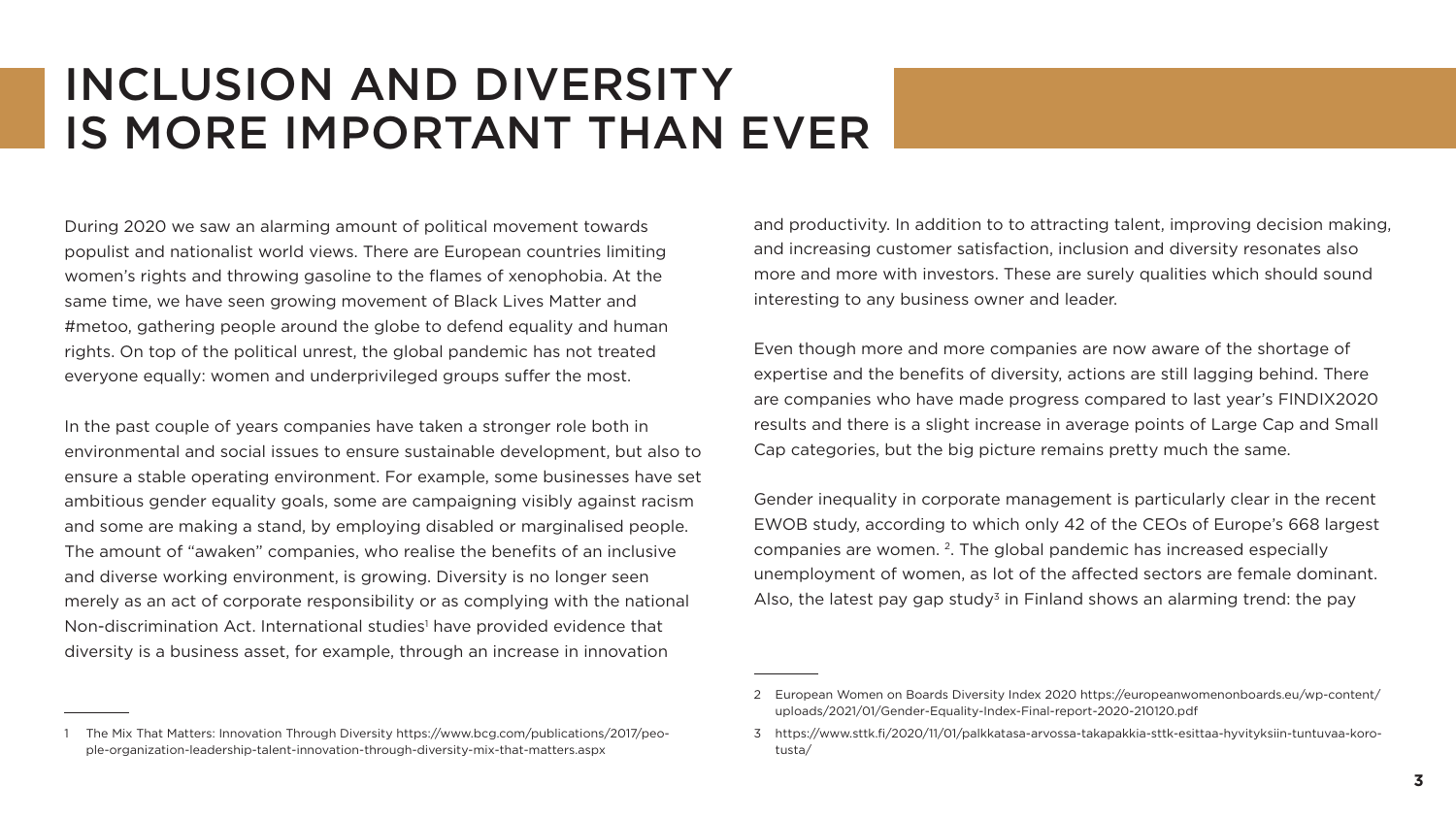gap between men and women is growing. In 2020 a woman's pay is ca. 83.8 percent of a man's pay, 0.4 percent less than in 2019.

The results of a recent Swedish study<sup>4</sup> concerning the tech industry point out that every third woman who responded to the survey, report that they have been discriminated against, and not just because of gender. 33 percent of the respondents claim to have experienced discrimination related to their age, and as many as 59 percent claim to have experienced discrimination related to their nationality, language, or the colour of their skin. We have already seen real-life consequences of too homogenous tech innovation teams: facialrecognition services misidentifying people of colour, car safety equipment that are not planned for female bodies and virtual assistants flirting in response to sexual harassment.

It's good to see that inclusion and diversity is climbing up in business agenda. In times like these it's more important than ever.

*Data-driven discussion on diversity and inclusion in the Nordic context is much appreciated and needed. The diversity data in this report is not without its limitations, but it serves to push us forward. The situation in Finland in all caps has remained the same compared to the results published a year ago. This report can thus be considered a second call for action. Increasing awareness and interest in D&I must be followed by strategic, long-term actions toward diversity, equity and inclusion.*

*The indicator specific findings of the report are interesting, and a needed first step in measuring the diversity of boards and executive management. To observe power imbalances more accurately, we need to look further and understand how gender, age and other individual characteristics also intersect and overlap.*

Shadia Rask, PhD, Research Manager, Finnish Institute for Health and Welfare (THL)

<sup>4</sup> AllBright Study https://static1.squarespace.com/static/5501a836e4b0472e6124f984/t/5ef325ab518cd-32c6b5589ff/1592993207371/TECH\_DUDES\_2020\_WEB.pdf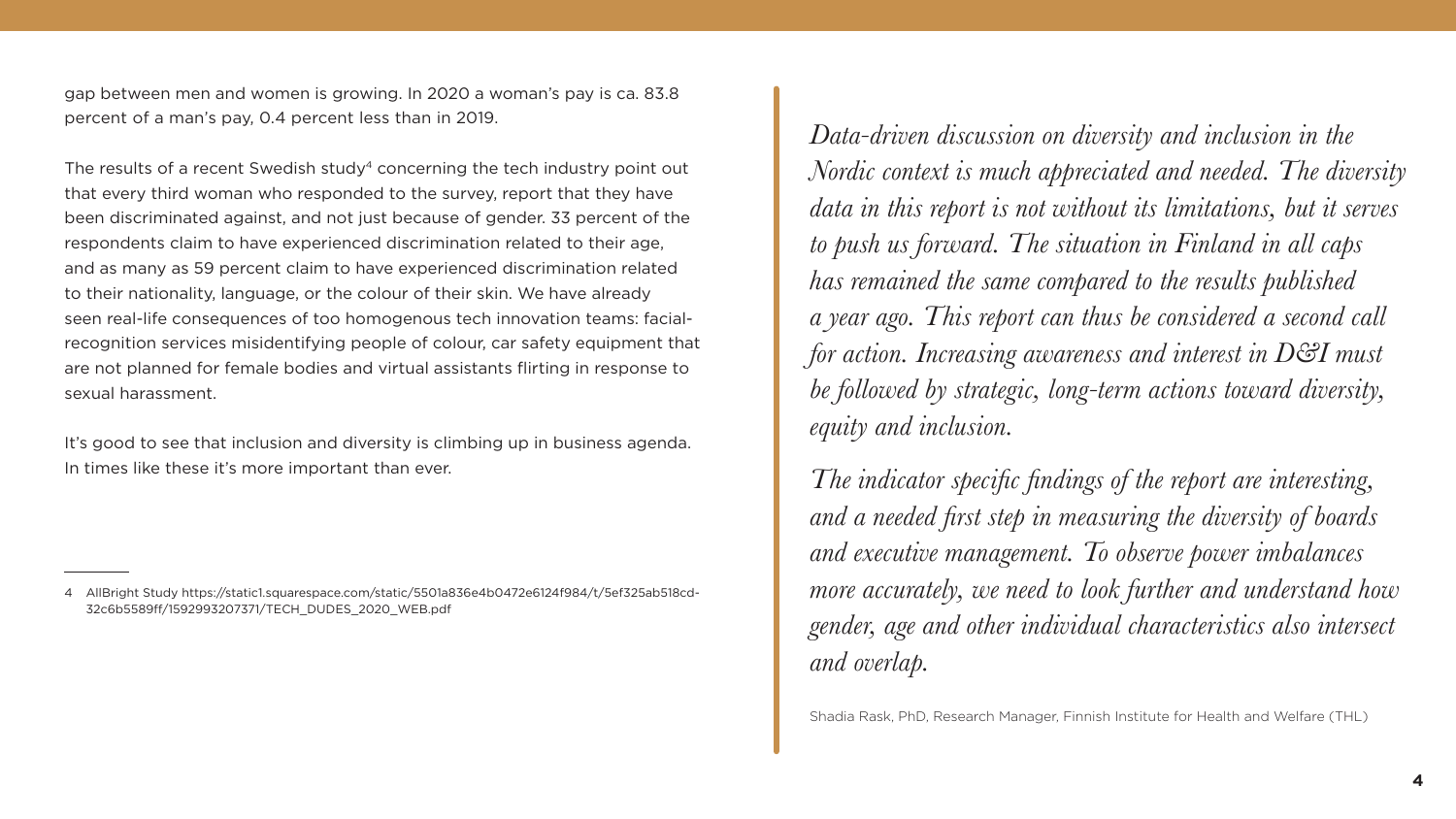*In recent years, many international investors have begun to increasingly appreciate the diversity of both senior management and boards. On the one hand, this is probably due to the growing importance of responsible investing in many countries. But also experiences of the usefulness of different educational and work experience backgrounds in the board composition. This report nicely summarizes how the composition of boards in different Nordic countries and different industries varies.*

Hanna Kaskela, Director, Responsible Investment, Varma

*Diversity and inclusion should always start at the top, and this report gives us an interesting insight into the current situation. It clearly shows that we are on the right path. At Nordea we acknowledge that our organisation is diverse, but also that this is a continuous improvement path. We know that diversity and inclusion make us better, both in our aim to deliver great customer experiences, in our efforts to create the best workplaces and long term to deliver the best financial performance. A diversity of thoughts is crucial to succeeding.*

Frank Vang-Jensen, CEO, Nordea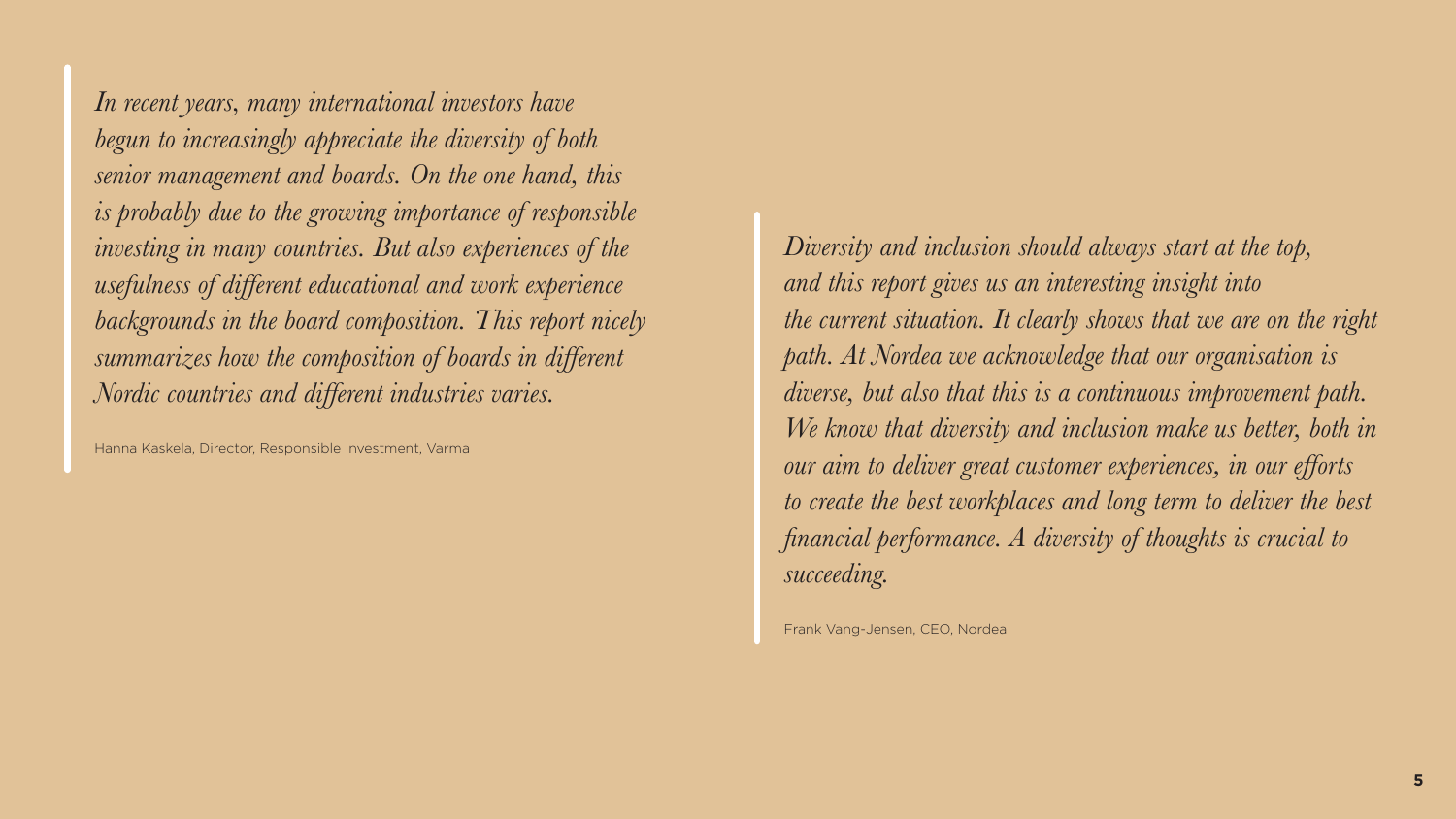## SAMPLE AND METHODOLOGY

The sample in the study included all publicly listed companies with an executive team and board consisting of at least four people from Nasdaq Helsinki main list, and the Large Cap companies from Nasdaq Stockholm and Copenhagen. Altogether 244 companies were included.

The Nordic Business Diversity Index points were given to companies who publicly disclose information for at least three of the four assessed variables (gender, nationality, age and educational background). Due to the largely limited amount of publicly available information, the Large Cap companies listed in Nasdaq Copenhagen had to be left out from the index (i.e., scoring). However, all the data which was found concerning Nasdaq Copenhagen Large Cap companies has been included in the variable specific observations found in the end of this report.

Companies are grouped the into three categories according to their sizebased segment on Nasdaq Nordic in 2020: Large Cap, Mid Cap and Small Cap. The companies have been compared separately in each category.

Number of analysed companies per category:

- Nasdaq Helsinki Large Cap, **31** companies
- Nasdaq Helsinki Mid Cap, **43** companies
- Nasdaq Helsinki Small Cap, **42** companies
- Nasdaq Stockholm Large Cap, **90** companies
- Nasdaq Copenhagen Large Cap, **38** companies

The data was collected from public sources (web pages and annual reports) during September-October 2020. Possible changes to board or management team composition after this time period has not been taken into account in the study.

Nordic Business Diversity Index results regarding Nasdaq Helsinki are comparable with the FINDIX report published in January 2020.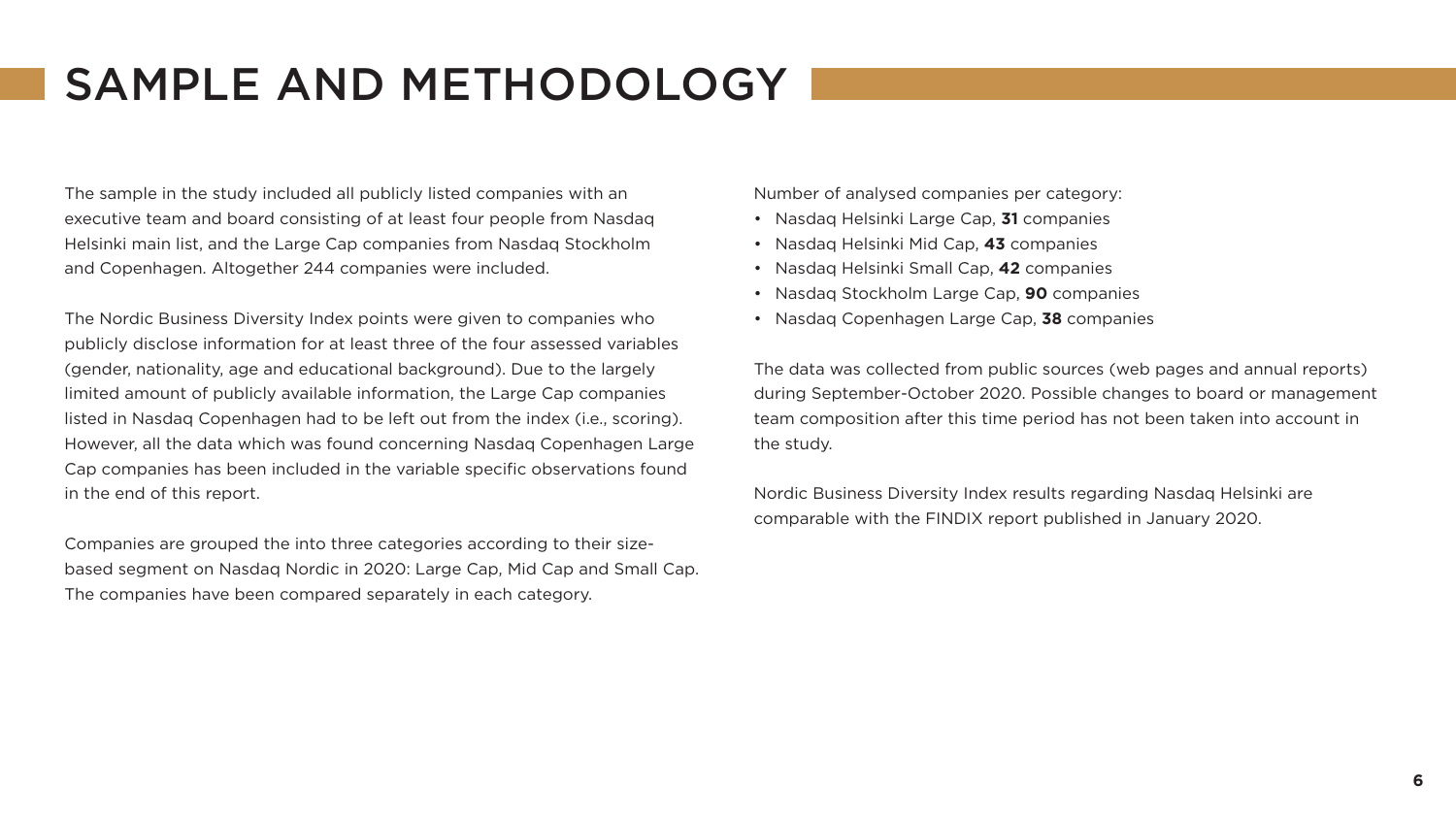#### Scoring

**MAXIMUM SCORE = 100** (50 for executive team, 50 for board)

The score is divided between four variables with max. 12.5 points per variable<sup>5</sup>



Gender – equality goal



Age – number of different age groups (by decade) in proportion to the size of the executive team



Nationality – number of different nationalities in proportion to the size of the executive team



Educational background – number of different educational backgrounds in proportion to the size of the executive team. All qualifications found in the publicly available Company information has been marked for the Board and executive team members and considered in the data.

**GENDER DISTRIBUTION:** full points are awarded when the percentual distribution by gender is at 40–60%. Companies received two bonus points if the CEO or the Chair of the Board was a female and one bonus point for each female with business responsibility on the executive team or for being the Vice-chair of the Board.

**AGE, NATIONALITY, EDUCATIONAL BACKGROUND:** we defined a "*diversity ratio*": the more there is diversity in addition to the most common variable and in proportion to the size of the group, the more points are awarded.

<sup>5</sup> The variables are based on the recommendations in the Corporate Governance Code of the Finnish Securities Market Association (2020) 8 regarding the principles of diversity.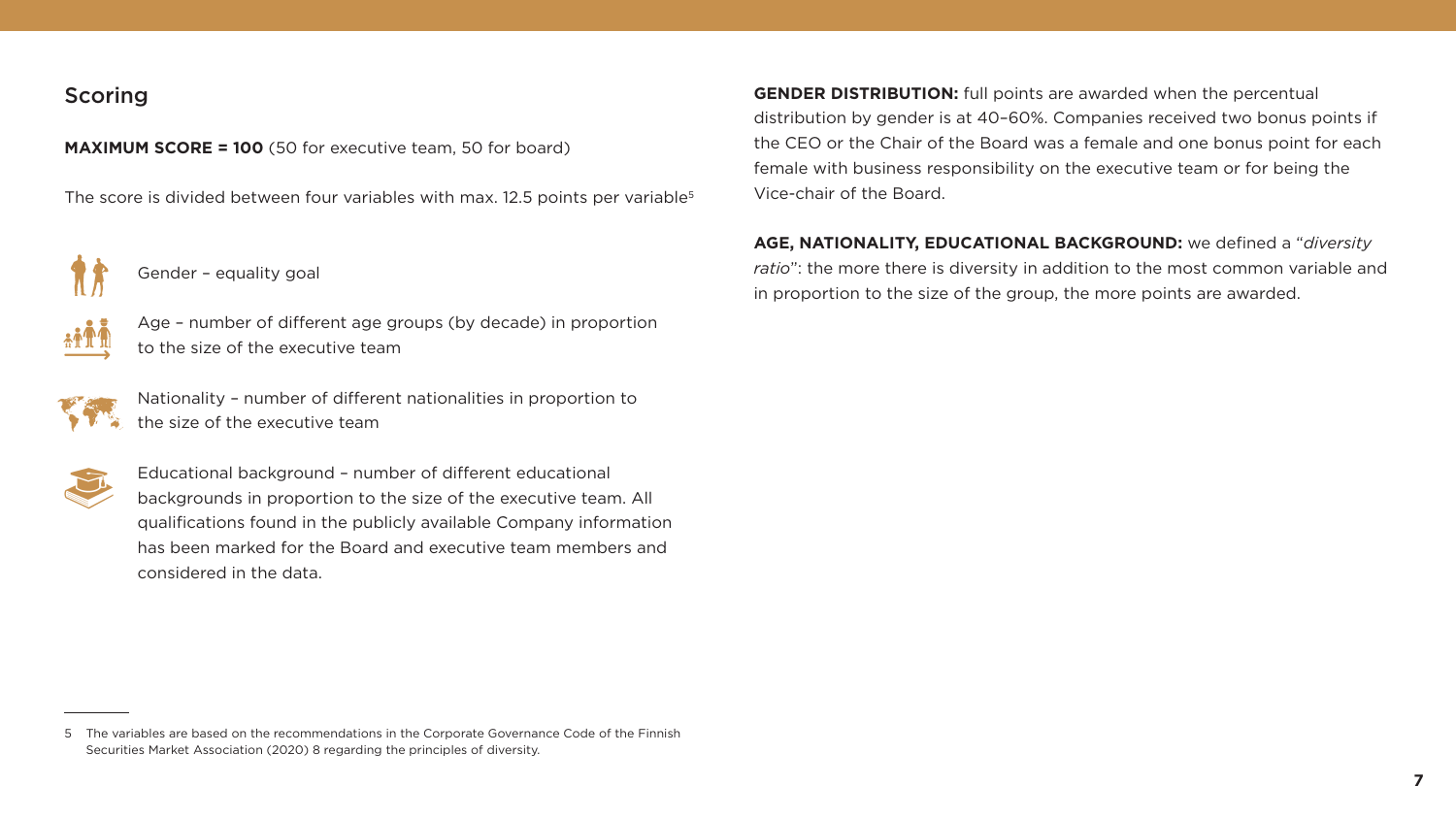*Nasdaq's purpose is to champion inclusive growth and prosperity to power stronger economies. Since gender equality and diversity lead to more successful companies, Nasdaq Nordic announced in December 2020 a collaboration with the Allbright Foundation to advance equality and diversity in corporate boards and management groups among both the public and private companies in the Nordic region. The Nordic Venture Capital Associations are also involved in the collaboration to improve awareness around the benefits of diversity among private companies. It is important that companies gain knowledge on how to combat unconscious biases, challenge recruitment processes and learn why transparency on equality and diversity efforts is important to investors.*

*What comes to the Nordic Business Diversity study results, it is interesting see how close the diversity scores are especially in Finland and Sweden.*

Henrik Husman, President, Nasdaq Helsinki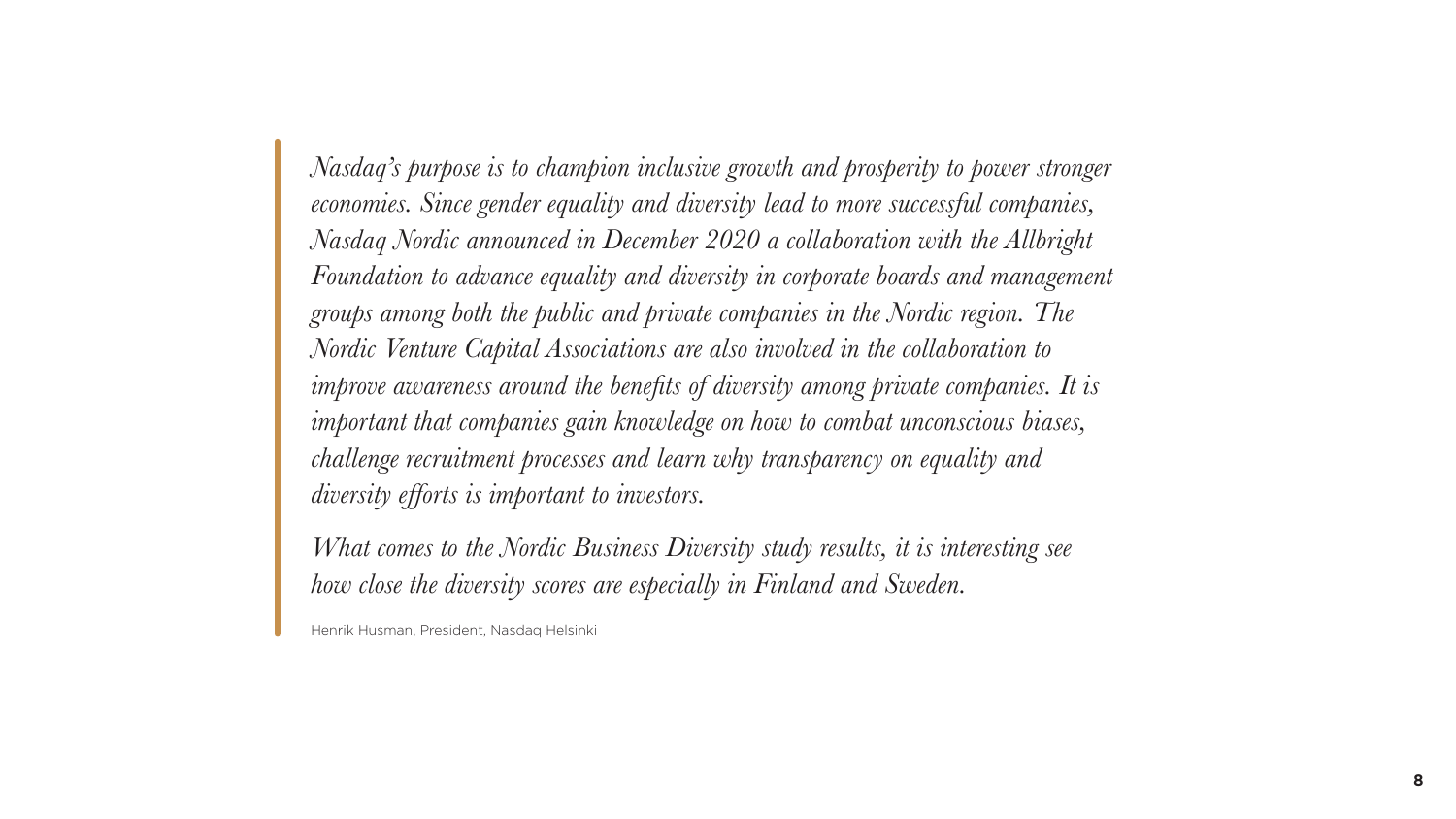*Do I want to be right or do I want to become wiser? That's the question. If I just want to be right, I surround myself with likeminded people and expect others to change when a change is due.*

*Much can be gained by organizations that seek more diverse views and experiences. A diverse perspective at the board level can help organizations understand the world from multiple angles. It helps the organization not to miss out specific market, business and consumer trends.*

Anneli Karlstedt, Head of Inclusion and Diversity, Nokia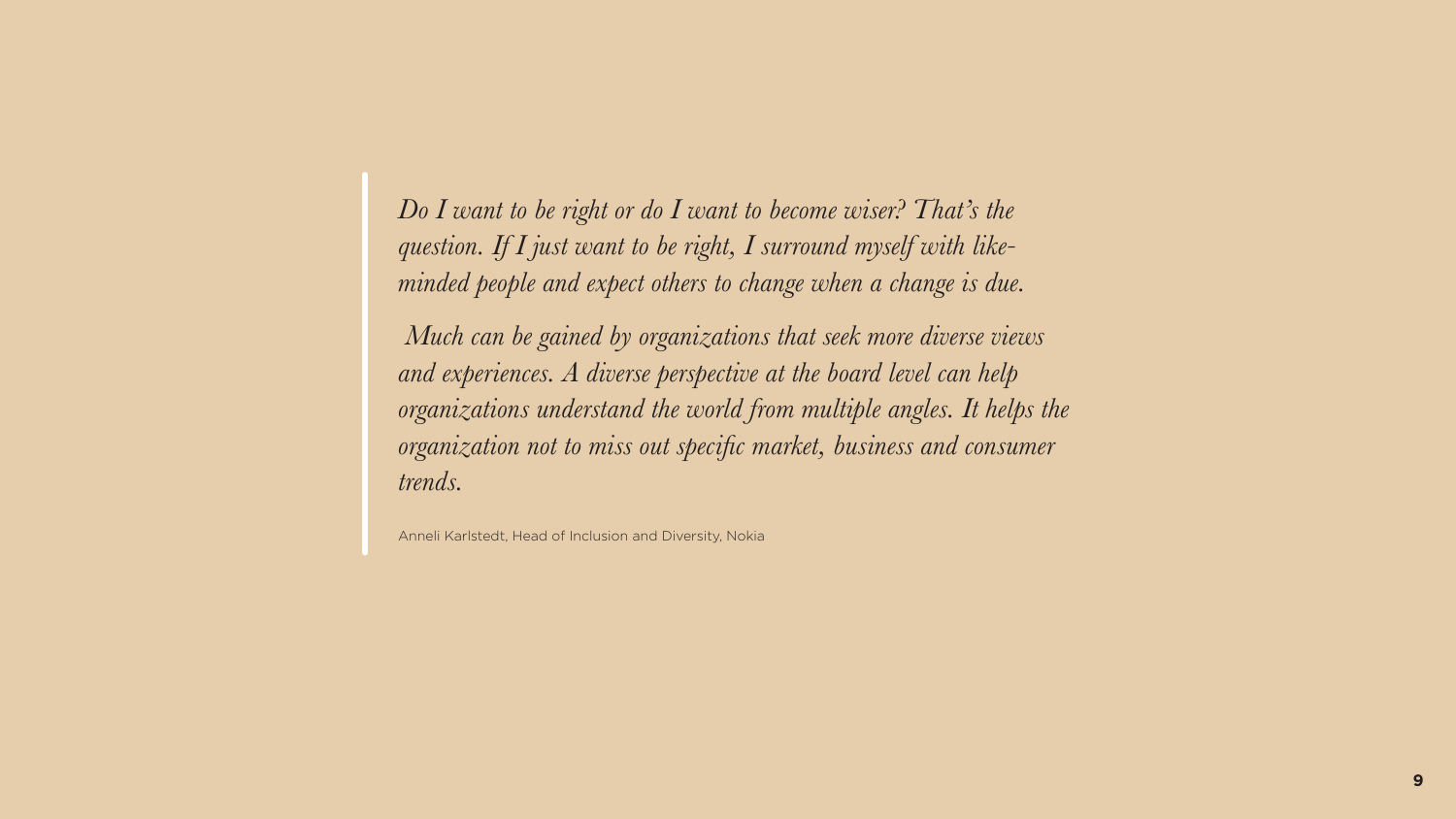## RESULTS OF THE STUDY Nordic Business Diversity Index top 5 companies

|                                                 | <b>FINLAND LARGE CAP</b> |                       | <b>FINLAND MID CAP</b> |      |                          | <b>FINLAND SMALL CAP</b> |                   |               |
|-------------------------------------------------|--------------------------|-----------------------|------------------------|------|--------------------------|--------------------------|-------------------|---------------|
|                                                 | Wärtsilä                 | $73.5$ 1              | Rovio                  | 69.5 | $\overline{\phantom{a}}$ | Incap                    | <b>70</b> (new)   |               |
|                                                 | Nokia                    | 71.5 $+$              | Marimekko              | 69   |                          | <b>Biohit</b>            | 62.5 $+$          |               |
|                                                 | Nordea                   | 69.5 $\uparrow$       | Uponor                 | 67   |                          | Optomed                  | $61$ (new)        |               |
| <b>Best Total Points</b>                        | Citycon                  | 68.5                  | Caverion               | 63.5 |                          | Apetit                   |                   |               |
| (max. 100)                                      | <b>Neles</b>             | <b>67.5</b> (new)     | <b>Stockmann</b>       | 63.5 | ਢ                        | <b>Nixu</b>              |                   | $\ddotmark$   |
|                                                 |                          |                       |                        |      |                          | Panostaja                | 57.5              |               |
|                                                 |                          |                       |                        |      |                          | Suominen                 |                   |               |
|                                                 | <b>Average</b>           | $57.8$ $\uparrow$     | <b>Average</b>         | 48.8 |                          | <b>Average</b>           | 47.3 $\uparrow$   |               |
| <b>Best Excecutive Team Points</b><br>(max. 50) | Citycon                  | 41                    | Rovio                  | 37   | $\ddot{\phantom{1}}$     | Incap                    | <b>37.5</b> (new) |               |
| Best Board Points (max. 50)                     | Neles,<br>Nordea         | <b>40</b> (new)<br>40 | Uponor                 | 39.5 | $\ddotmark$              | Nixu                     | 37.5              | $\rightarrow$ |

|                                                 | <b>SWEDEN LARGE CAP</b>           |      |
|-------------------------------------------------|-----------------------------------|------|
|                                                 | Nordic Entertainment Group        | 72.5 |
|                                                 | <b>EQT</b>                        | 70   |
| <b>Best Total Points</b>                        | Medicover                         | 70   |
| (max.100)                                       | Attendo                           | 69.5 |
|                                                 | Kinnevik                          | 69.5 |
|                                                 | <b>Average</b>                    | 52.1 |
| <b>Best Excecutive Team Points</b><br>(max. 50) | Arjo                              | 41   |
| Best Board Points (max. 50)                     | <b>Nordic Entertainment Group</b> | 45   |

| <b>FINLAND LARGE CAP</b> |                       |               | <b>FINLAND MID CAP</b> |      |                      | <b>FINLAND SMALL CAP</b> |                     |
|--------------------------|-----------------------|---------------|------------------------|------|----------------------|--------------------------|---------------------|
| Wärtsilä                 | 73.5                  | $\biguparrow$ | Rovio                  | 69.5 | ┶                    | Incap                    | <b>70</b> (new)     |
| <b>Nokia</b>             | 71.5                  | $\rightarrow$ | Marimekko              | 69   |                      | <b>Biohit</b>            | 62.5 $\downarrow$   |
| <b>Nordea</b>            | 69.5                  | $\rightarrow$ | Uponor                 | 67   | ╇                    | Optomed                  | $61$ (new)          |
| Citycon                  | 68.5                  |               | Caverion               | 63.5 | ╇                    | Apetit                   | ↟                   |
| <b>Neles</b>             | $67.5$ (new)          |               | Stockmann              | 63.5 |                      | <b>Nixu</b>              | ╇<br>57.5           |
|                          |                       |               |                        |      |                      | Panostaja                |                     |
|                          |                       |               |                        |      |                      | Suominen                 | ₩                   |
| <b>Average</b>           | 57.8                  | $\bigstar$    | <b>Average</b>         | 48.8 | $\ddot{\phantom{1}}$ | <b>Average</b>           | $47.3$ 4            |
| Citycon                  | 41                    |               | Rovio                  | 37   | ✦                    | Incap                    | <b>37.5</b> (nev    |
| Neles,<br>Nordea         | <b>40</b> (new)<br>40 |               | Uponor                 | 39.5 | ╇                    | <b>Nixu</b>              | $\ddotmark$<br>37.5 |

| <b>FINLAND SMALL CAP</b> |                 |                    |  |
|--------------------------|-----------------|--------------------|--|
| Incap                    | <b>70</b> (new) |                    |  |
| <b>Biohit</b>            | 62.5            |                    |  |
| Optomed                  | $61$ (new)      |                    |  |
| Apetit                   |                 | ╇                  |  |
| <b>Nixu</b>              |                 | ↟                  |  |
| Panostaja                | 57.5            | ╇                  |  |
| Suominen                 |                 | ┹                  |  |
| <b>Average</b>           | 47.3            | $\hat{\mathbf{r}}$ |  |
| Incap                    | $37.5$ (new)    |                    |  |
| Nixu                     | 37.5            |                    |  |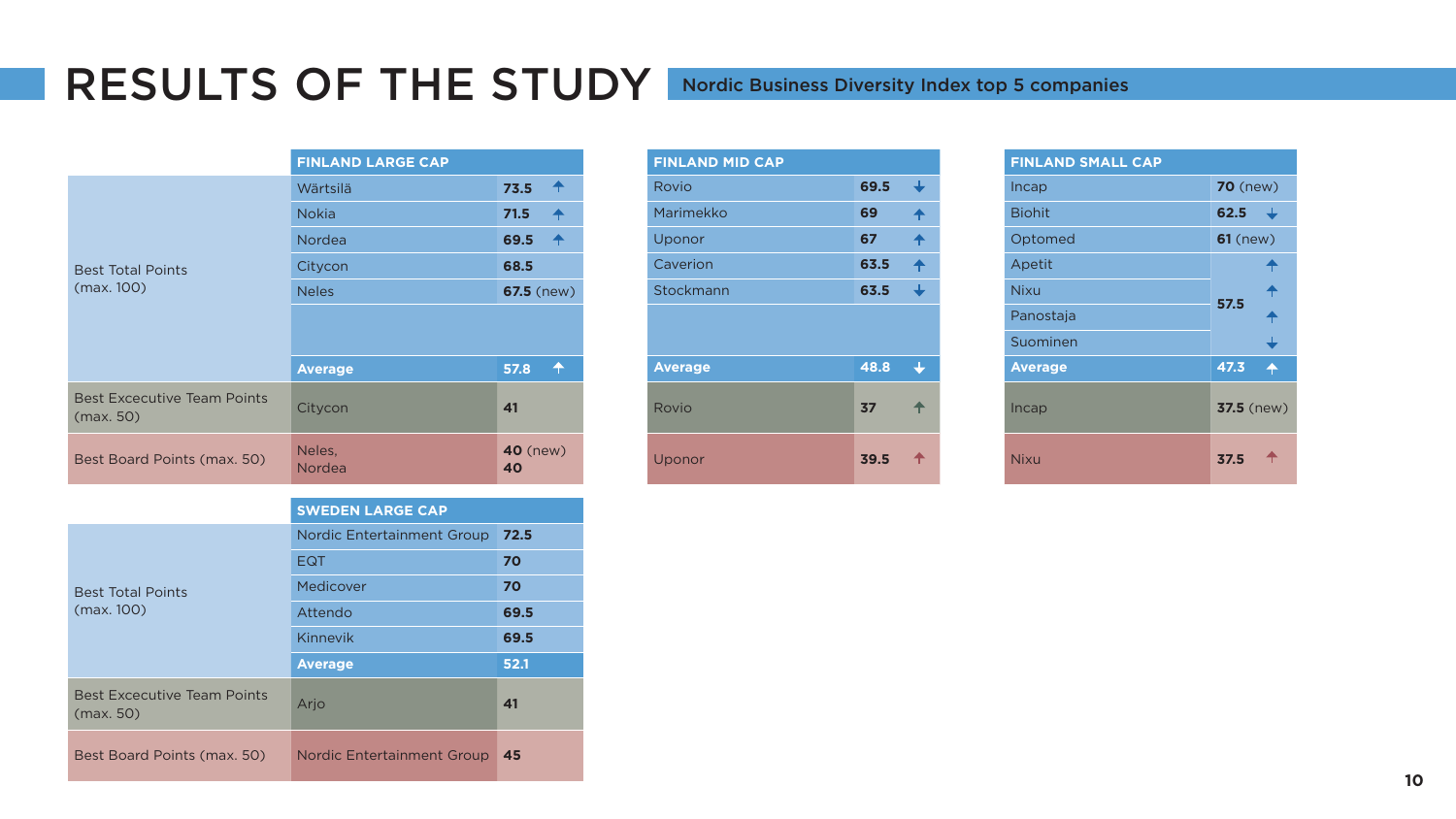Compared to the 2020 FINDIX results, Large Cap average in Finland has improved 2.4 points to 57.8 points (2020: 55.5 points). Also, the minimum score to get to top 5 in Large Cap category is now 67.5 points compared to last year's 65.5 Overall the top 5 scores are higher than earlier and, there are also two newcomers in the top 5 list: Neles and Nordea. In the 2020 FINDIX study, Nordea was the only Large Cap company with an all-male Executive Management Team, but due to changes in the management team they scored 7 points higher in 2021. It is however noteworthy to point out that Incap, who

received the highest score for Small Cap companies, has an all-male Executive Team, but performs well in the other diversity attributes.

On average, the top 5 list of Swedish Large Cap companies score a bit higher than Finnish Large Cap companies. The highest Board points go also to a Swedish company, Nordic Entertainment Group, but looking at total points, Finland wins the competition in Large Cap companies' category with Wärtsilä's 73.5 points.



#### % of Companies Nordic Business Diversity Index total points

**11**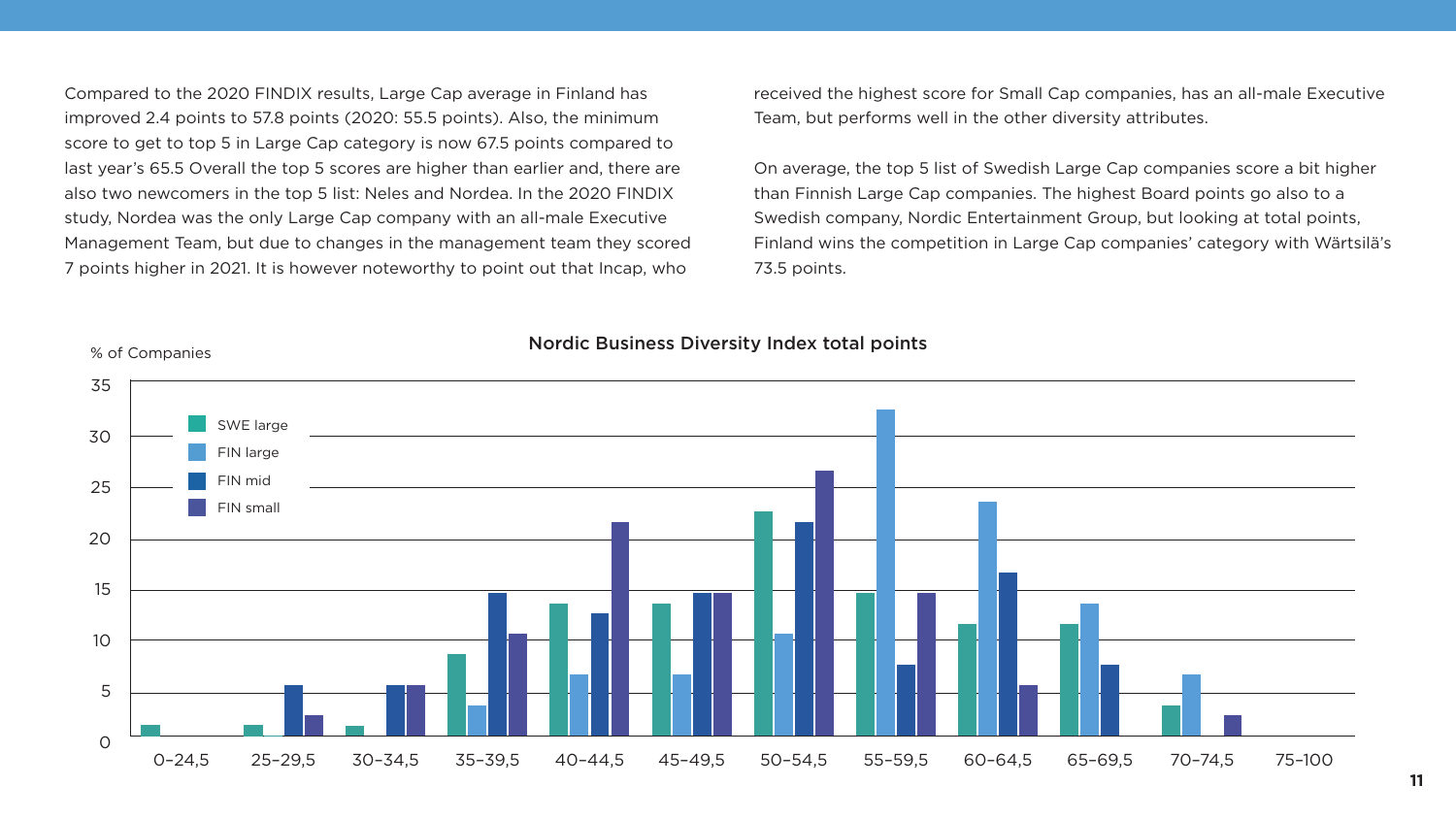Approximately 60 percent of all companies receive at least 50 points (max. 100 points). The points are however distributed very differently in the sizebased categories. In Finland, where we can compare different company sizes, it seems that the bigger the company, the more diversity can be found in Executive Management Teams and Boards.

- **FIN LARGE CAP** average score is **57.8** (last year 55.5)
- **FIN MID CAP** average score **48.8** (last year 50)
- **FIN SMALL CAP** average score **47.3** (last year 44,9)

Small cap companies have more male dominance (7 all male Executive Teams, 19 percent female executives), and they are less international. The situation regarding Nasdaq Helsinki has remained almost the same compared to 2020 results in all Caps.

Comparing the total index points of Large Cap companies in Finland and Sweden, it seems that Finnish Large Cap companies are a bit ahead in diversity compared to their Swedish counterparts: 84 percent of Finnish Large Cap companies and 62 percent of Swedish Large Cap companies achieve at least 50 points. Additionally, 6 percent of Finnish Large Cap companies and 3 percent of Swedish companies receive at least 70 points. There is also more variance in Swedish large companies than in Finnish large companies – lowest points in Finland being 35 and in Sweden 22.5. However, none of the companies reach 75 points or more.

> It seems Finnish Large Cap companies are a bit ahead in diversity: 84% of Finnish and 62% of Swedish Large Cap companies achieve at least half of the total Index points.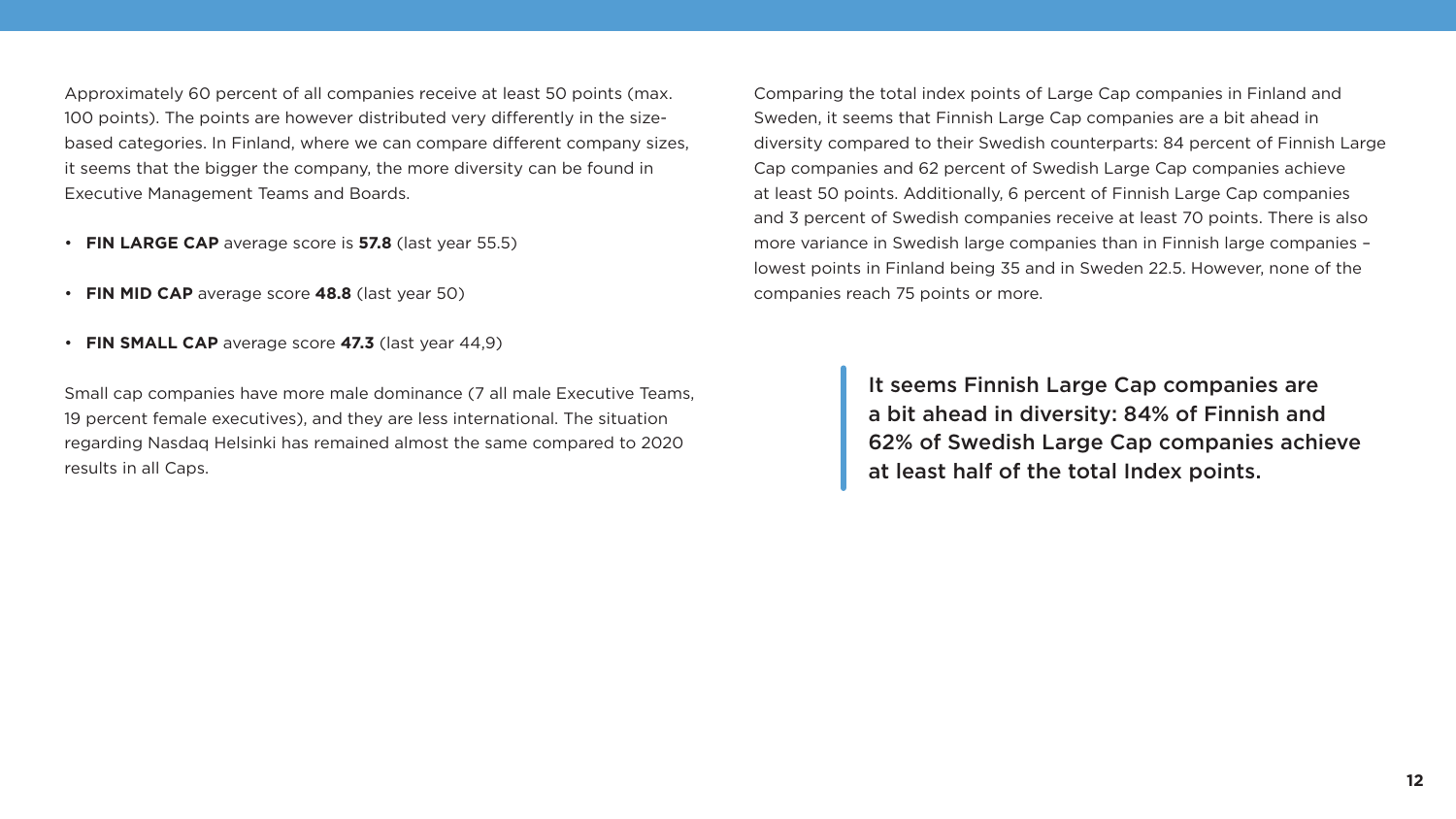#### Nordic Business Diversity Index points for Board of Directors Nordic Business Diversity Index points for Executive Teams





Looking at all of the companies, 73 percent achieve at least half of the points for Board composition, but only 50 percent achieve the same for Executive Management team. This result correlates with the recommendations of the Corporate Governance Codes of both Finland and Sweden. Also, companyspecific diversity policies determining the compositions of boards and setting related goals, have promoted and progressed diversity in corporate boards in a positive manner.

When looking at company size and diversity, Large Cap companies tend to again be more diverse than Mid and Small Cap companies. The Boards seem to be more diverse than the Executive Management Teams in both Mid and Small Cap companies.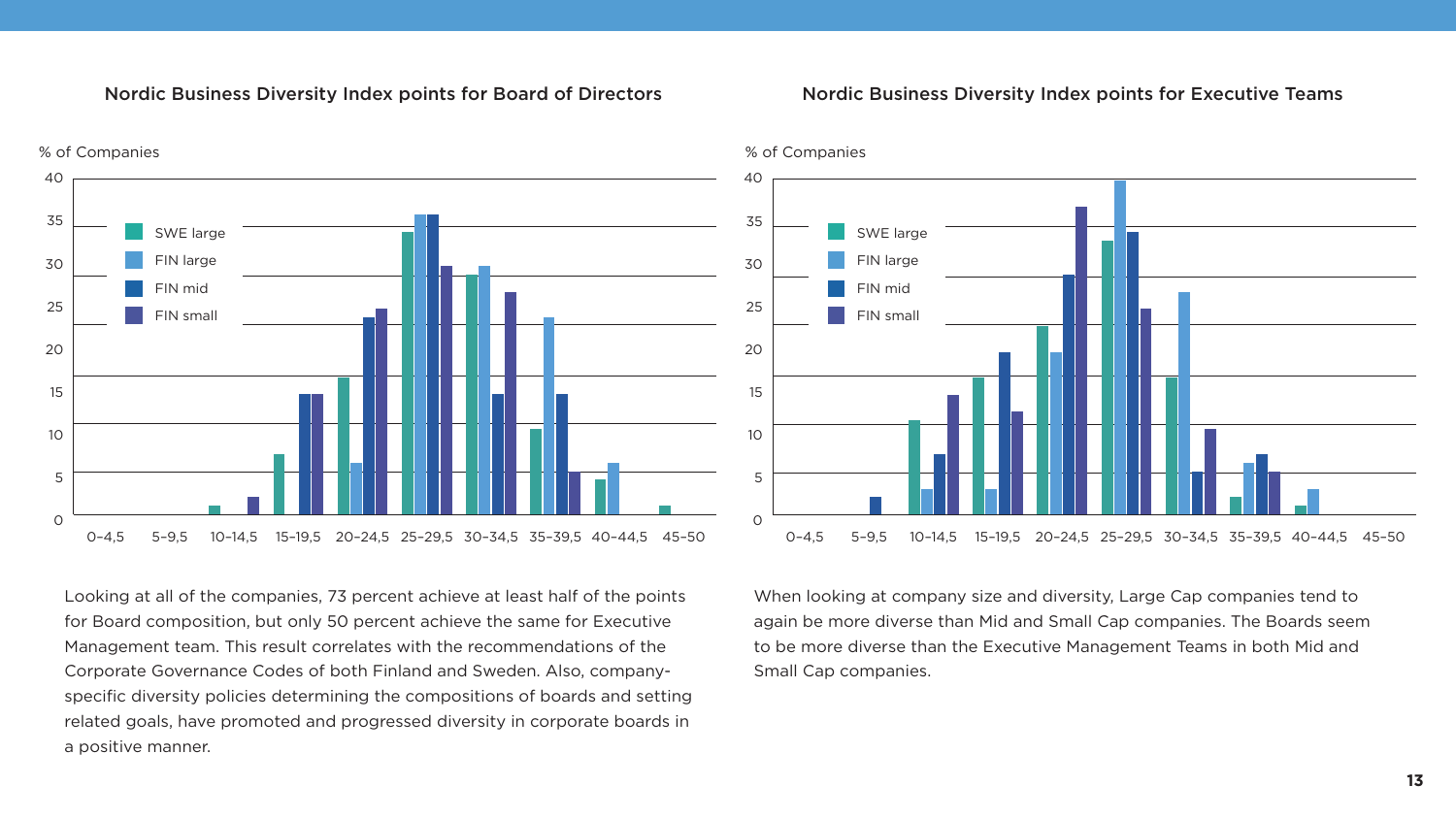*You can't be what you can't see", to quote American lawyer and civil rights activist Marian Wright Edelman. This is why representation in the leadership of businesses matters. Still, diverse representation is not enough without an understanding and implementation of inclusion and antiracism.*

Shadia Rask, PhD, Research Manager, Finnish Institute for Health and Welfare (THL)

*Board and executive leadership team are very significant. We know that diversity can improve team performance, and board as well as executive leadership team is very much team work. The more diverse perspectives we can include, the better our decisions will become.* 

*Furthermore, it is also of great importance to the organisation as a whole that executive leadership team shows commitment to what we expect from everybody else – that we are role models. Our leadership teams ultimately set the tone for the entire company and we need to take accountability and ownership for that.* 

Frank Vang-Jensen, CEO, Nordea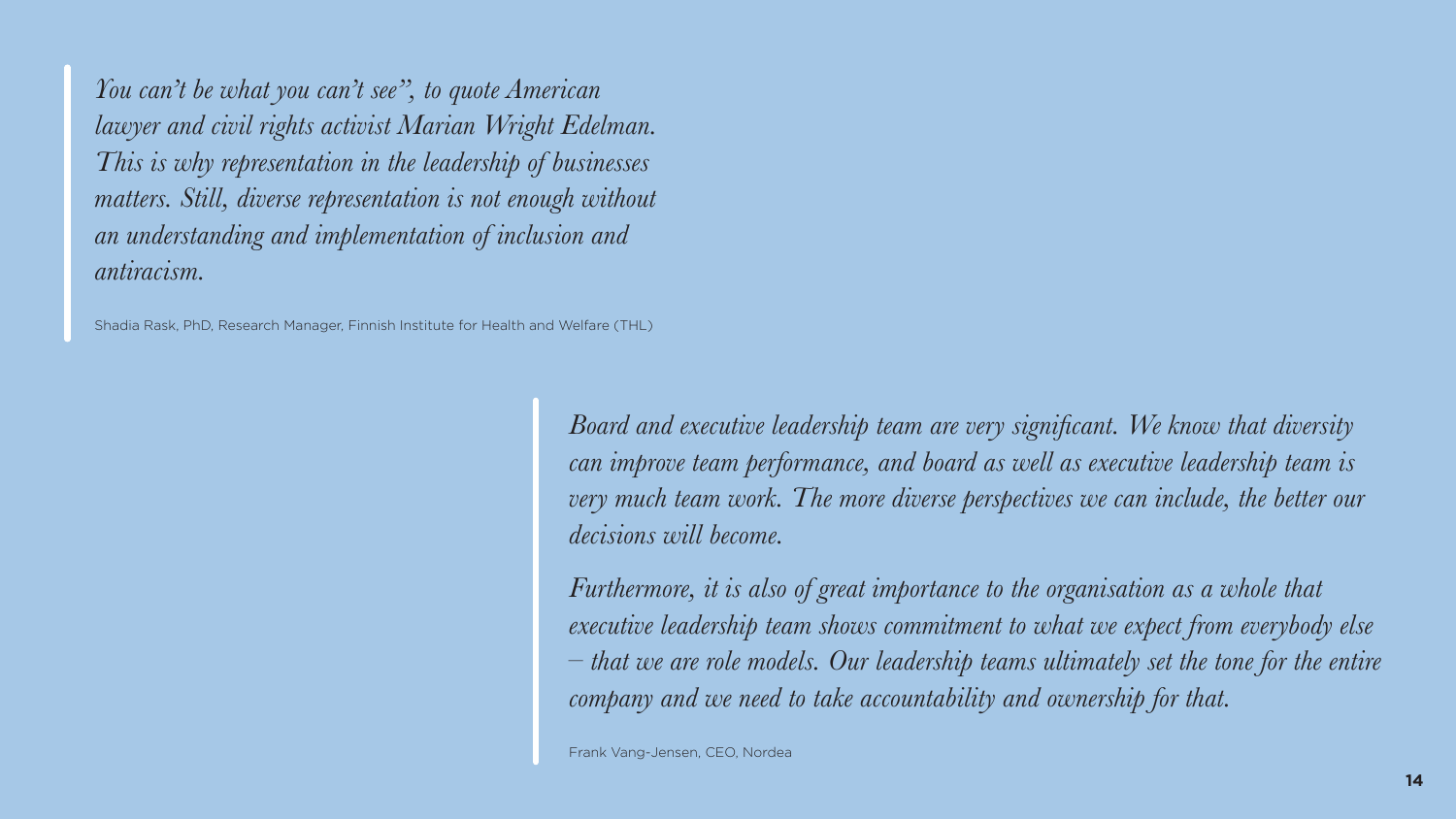*Workforce diversity (e.g. gender, ethnicity, age, religion, language, cultural identity, nationality etc.) refers to matters concerning difference and inclusion in working life context. Diversity in working life can be seen as a resource for learning and change, way to advance equality, sign of business responsibility and ethics as well as beneficial for organizational performance (e.g. creativity, innovation, reputation). Typically, the range of differences tends to be more salient in big businesses compared to small- and middle-sized companies. A simple explanation is that big businesses, e.g. globally operating companies, have more employees and bigger recruitment pool. Another explanation is that big companies have exercised systematically diversity management initiatives already for some decades, while the topic is newer to smaller companies.* 

> *In Finland, discussions concerning workforce diversity as a business-case approach and form of corporate social responsibility in management has gained a foothold from the beginning of the 21st century. It is possible that this tendency is followed by smaller companies which often follow the examples and ideas of successful big businesses.*

> > *In terms of the boards of big and middle-sized companies listed in the Helsinki stock it is noteworthy that gender representation of these companies' board members should follow a rule that 40% of the members represent minority gender (women). Gender diversity concerning the boards relies on the principle of equality of treatment.*

Anna-Maija Lämsä, Dr, Professor, University of Jyväskylä School of Business and Economics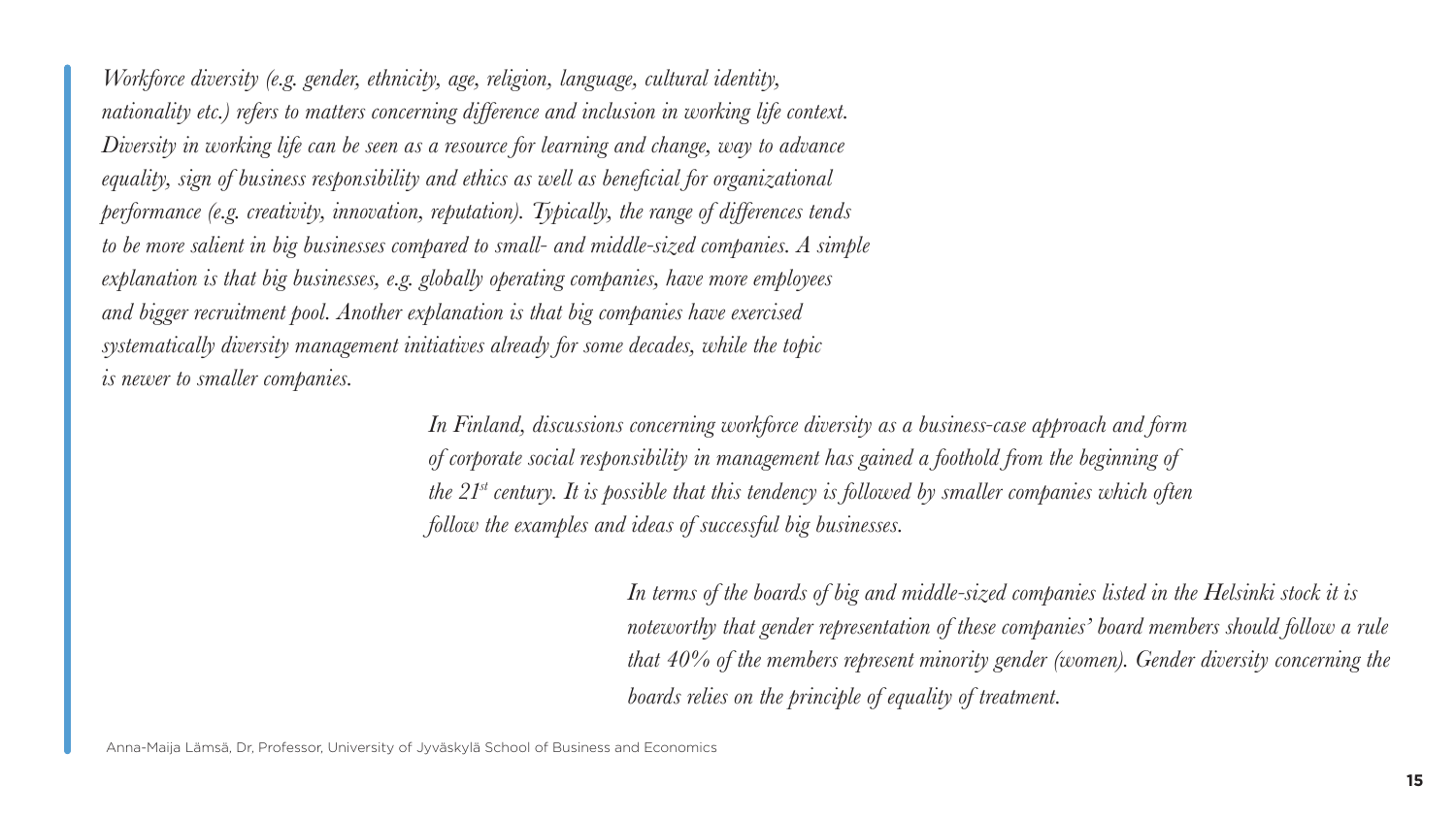#### INDUSTRY-SPECIFIC RESULTS

The industry-specific comparison has been carried out on industries with at least four companies. To be able to include Energy and Utilities to comparison, these categories were combined. The comparison includes all scored companies from Nasdaq Helsinki and Nasdaq Stockholm. Nasdaq Copenhagen companies are not included due to lack of publicly available information. Industry listing is based on Nasdaq Nordic industry categories and thus, industry listing is not comparable with the FINDIX2020 results.

Of all the industries Health Care has the most diverse Executive Teams and Boards with an average score of over 60 points. The Industrials and Technology score lowest, both in average below 50 points. Industrials sector has also the biggest variation of points, as it includes the highest score of all companies and one of the lowest scores in the sample.

| <b>INDUSTRY</b>                          | <b>TOP 3 COMPANIES</b>     | <b>SCORE</b> | average | highest | <b>lowest</b> |  |
|------------------------------------------|----------------------------|--------------|---------|---------|---------------|--|
|                                          | Medicover                  | 70           |         |         |               |  |
| <b>Health Care</b>                       | Attendo                    | 69.5         | 61.1    | 70      | 47.5          |  |
|                                          | Arjo                       | 68.5         |         |         |               |  |
|                                          | Nordic Entertainment Group | 72.5         |         |         |               |  |
| Telecom-<br>munications                  | <b>Nokia</b>               | 71.5         | 56.6    | 72.5    | 35            |  |
|                                          | <b>Telia Company</b>       | 60.5         |         |         |               |  |
|                                          | <b>Neste</b>               | 63.5         |         | 63.5    | 35            |  |
| <b>Energy &amp;</b><br>Utilities (comb.) | <b>Lundin Energy</b>       | 62.5         | 55.5    |         |               |  |
|                                          | Fortum                     | 61           |         |         |               |  |
|                                          | Olvi                       | 60           |         |         |               |  |
| <b>Consumer</b><br><b>Staples</b>        | Altia                      | 59.5         | 52.4    | 60      | 35            |  |
|                                          | Essity                     | 58.5         |         |         |               |  |
|                                          | <b>EQT</b>                 | 70           |         | 70      |               |  |
| <b>Financials</b>                        | <b>Nordea</b>              | 69.5         | 51.3    |         | 32.5          |  |
|                                          | <b>Kinnevik</b>            | 69.5         |         |         |               |  |
|                                          | Marimekko                  | 69           |         |         | 22.5          |  |
| <b>Basic</b><br><b>Materials</b>         | Kemira                     | 62.5         | 50.7    | 69      |               |  |
|                                          | <b>BillerudKorsnäs</b>     | 61           |         |         |               |  |
|                                          | Citycon                    | 68.5         |         | 66      | 35            |  |
| <b>Real Estate</b>                       | Castellum                  | 65.5         | 50.6    |         |               |  |
|                                          | Wallenstam                 | 61           |         |         |               |  |
|                                          | Rovio                      | 69.5         |         |         |               |  |
| <b>Consumer</b><br><b>Discretionary</b>  | Modern Times Group MTG     | 67           | 50.5    | 69.5    | 27.5          |  |
|                                          | Sanoma                     | 65.5         |         |         |               |  |
|                                          | Wärtsilä                   | 73.5         |         |         |               |  |
| <b>Industrials</b>                       | Incap                      | 70           | 49.5    | 73.5    | 27            |  |
|                                          | <b>Neles</b>               | 67.5         |         |         |               |  |
|                                          | <b>Basware</b>             | 60           |         |         |               |  |
| <b>Technology</b>                        | <b>Nixu</b>                | 57.5         | 47.0    | 60      | 37.5          |  |
|                                          | Tecnotree                  | 57           |         |         |               |  |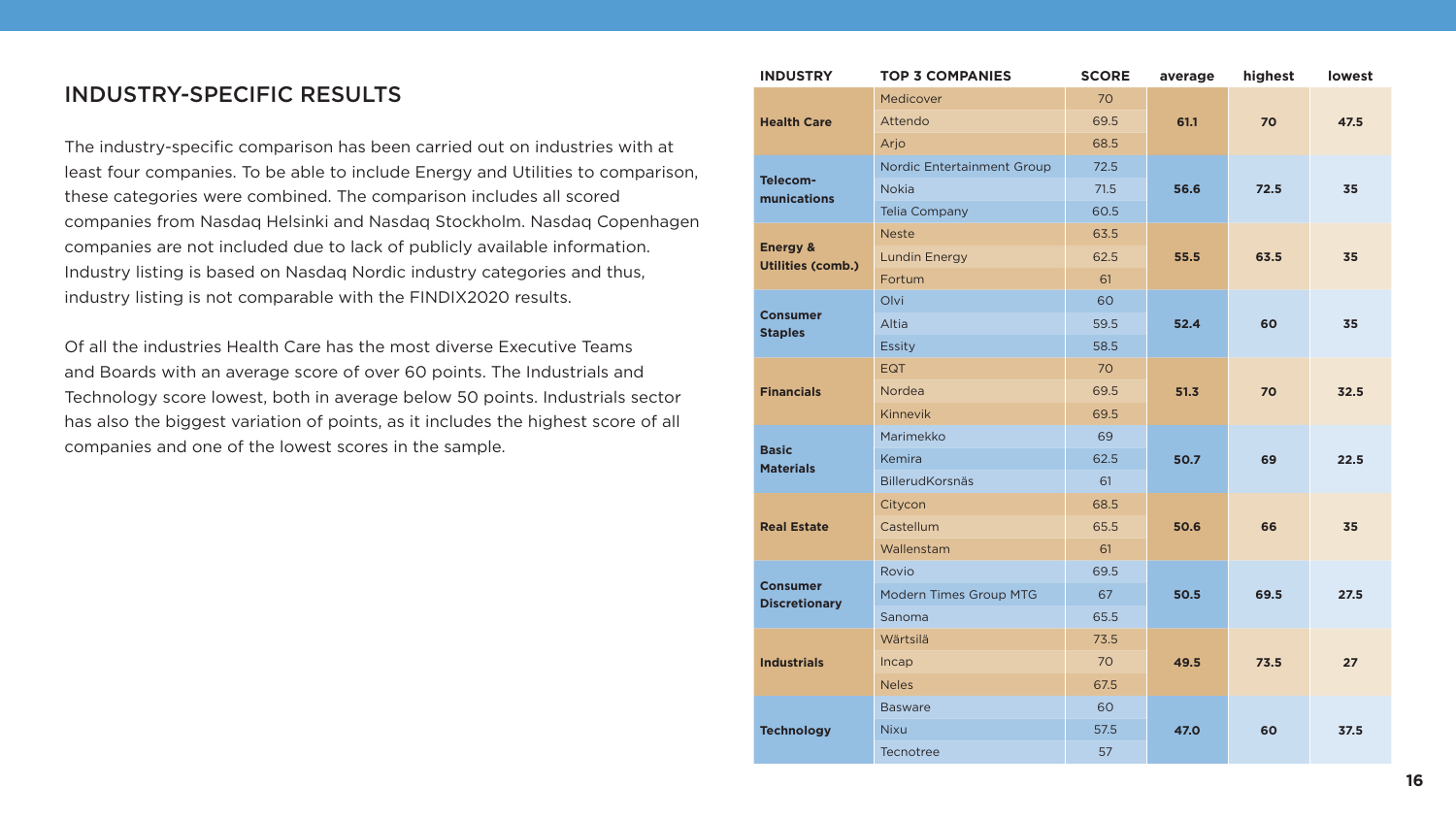*The key tool for promoting equality is equality planning. Organizations in Finland are obliged by law to assess and develop their activities from the perspective of equality, and the support and active involvement of leadership is crucial. Individual actions can include training personnel and developing HR practices, but there are no quick fixes. An important question is: how do we support employees from underrepresented groups past middlemanagement roles?*

Shadia Rask, PhD, Research Manager, Finnish Institute for Health and Welfare (THL)

*It is not sufficient to believe we will get there eventually, without setting serious goals and taking severe actions. Companies need to make a sincere effort to get to know potential candidates and make concrete opportunities available for them.*

*Use of shadow boards leads to better visibility of emerging and diverse talent. When owned by the CEO, the shadow boards have proven to lead to both personal and business growth.*

Anneli Karlstedt, Head of Inclusion and Diversity, Nokia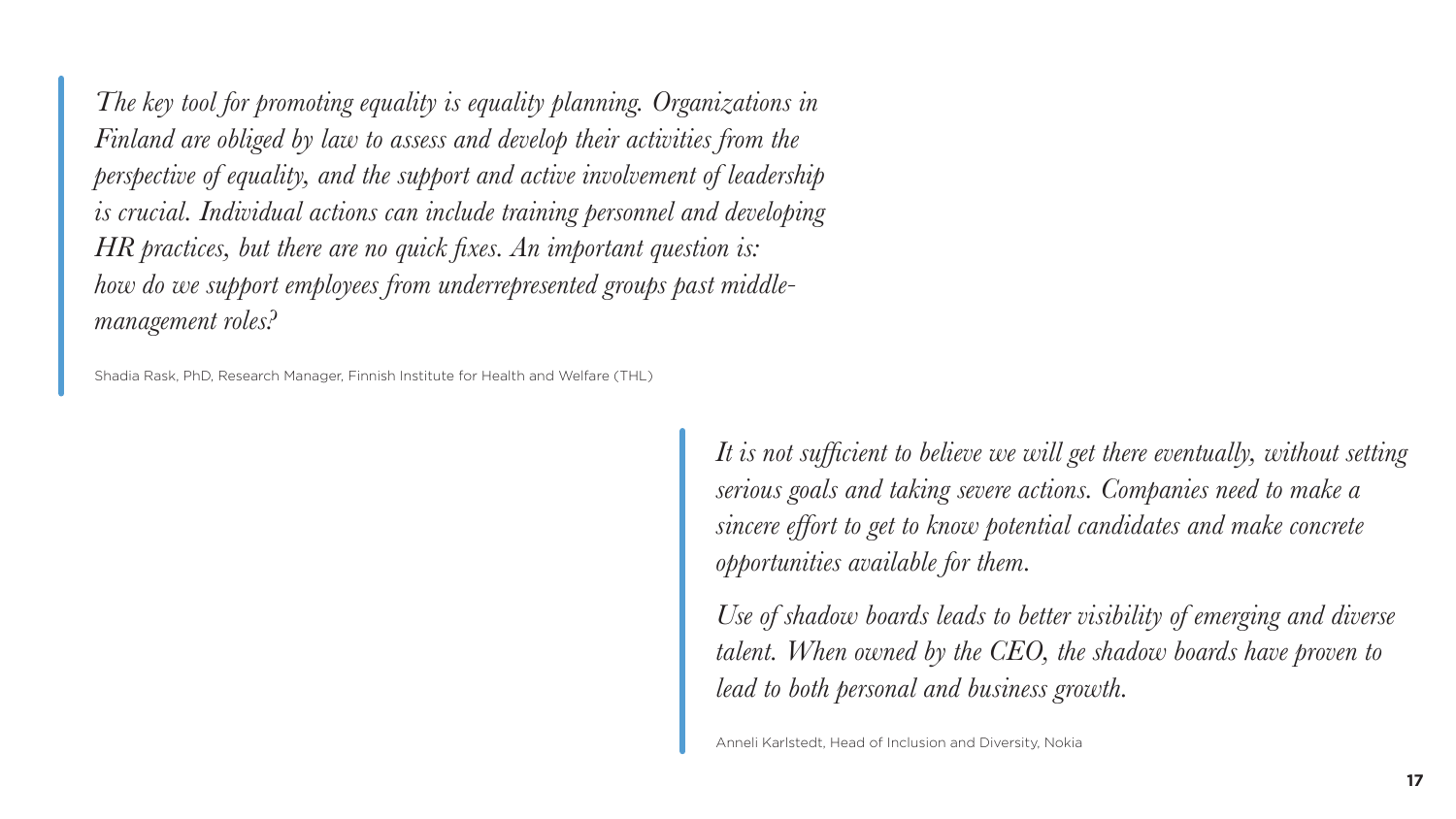### VARIABLE-SPECIFIC FINDINGS

In this section of the report, we will give information on the variable-specific results, which gives more detailed information on what diversity looks like in practice. Even though we were not able to give Nordic Business Diversity Index scores to the Copenhagen Large Cap companies (due to the low level of disclosure and transparency in company information), we have included the data we were able to collect from the Danish companies in these variablespecific results.

#### AVERAGE POINTS PER EACH VARIABLE

To understand better what the total Nordic Business Diversity Index score is comprised of it is interesting to look at the average points given per each variable.

As the table shows, there are significant differences between the company groups, but on average gender is the variable where most points are received. The Board of Directors, compared to Executive teams, are leading the way for gender equality, which shows that the Board diversity policies have been effective at least to some extent. Interestingly, Finnish Large Cap company Boards achieve on average 2.3 points more for nationality than Swedish Large Cap company Boards. This result is in line with the variable-specific results.

Average points per variable (max 12.5 points/variable6)



<sup>6</sup> For gender, the score can be more than 12.5, because extra points are given for female BOD Chairs, Vice Chairs, CEOs and business head positions.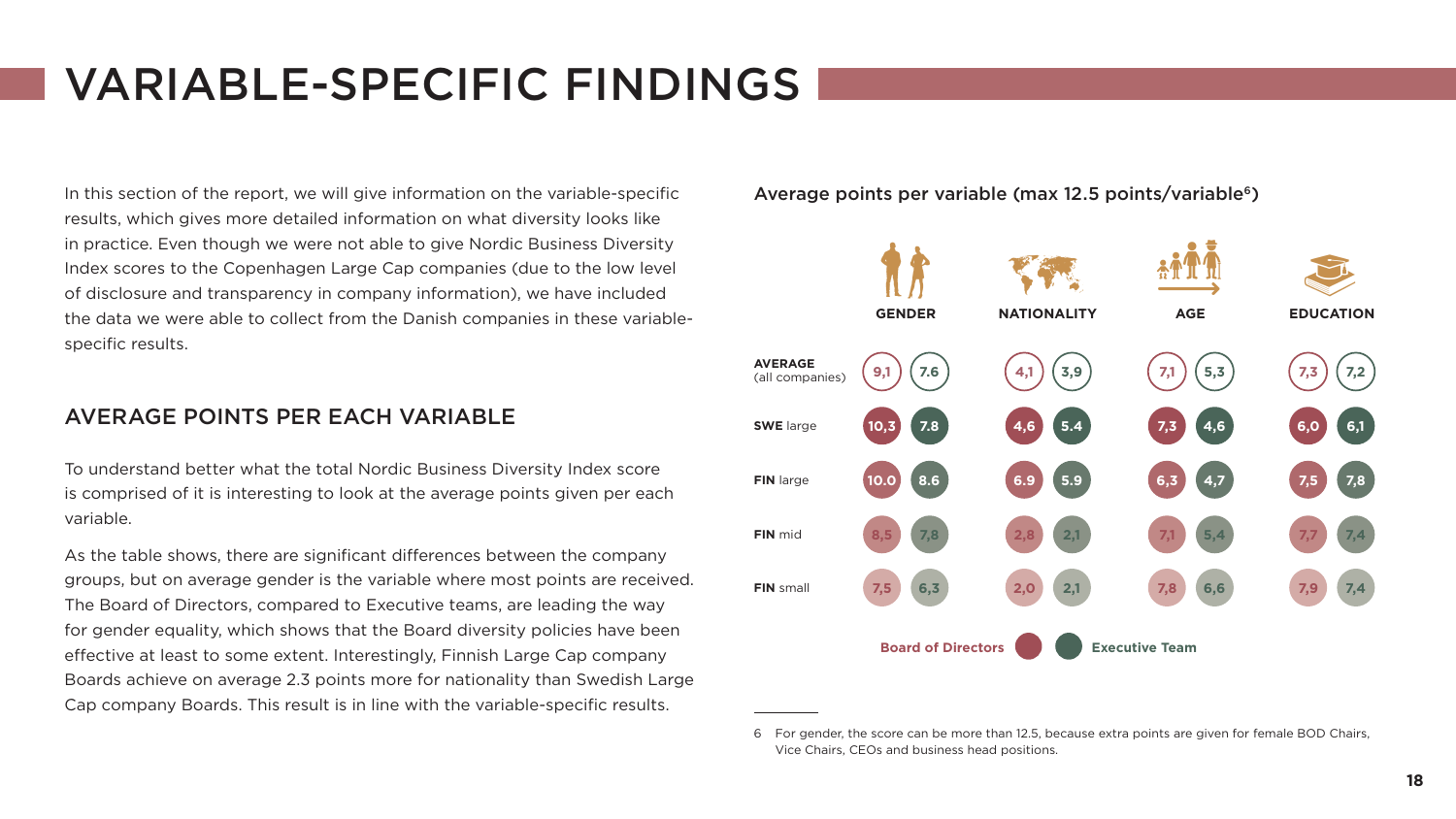#### GENDER

When looking at the gender balance for the entire data, it becomes quite clear that men are still the majority in the highest executive positions. In the Nordic Large Cap companies, the gender balance within the Board of Directors is more or less the same. On the other hand, the Executive Teams of Copenhagen Large Cap companies are clearly lagging behind in gender balance and in the same situation as the Helsinki Small Cap companies.

Comparing to the results of FINDIX 2020, the number of females has increased in three Finnish groups: both Board of Directors and Executive Teams of Large Cap companies as well as the Executive Teams of Mid Cap companies.

None of the companies in the sample have an all-male Board of Directors, However, Finnish Large Cap is the only size category with no all-male executive teams.



#### All male groups



#### **Board of Directors Executive Team**

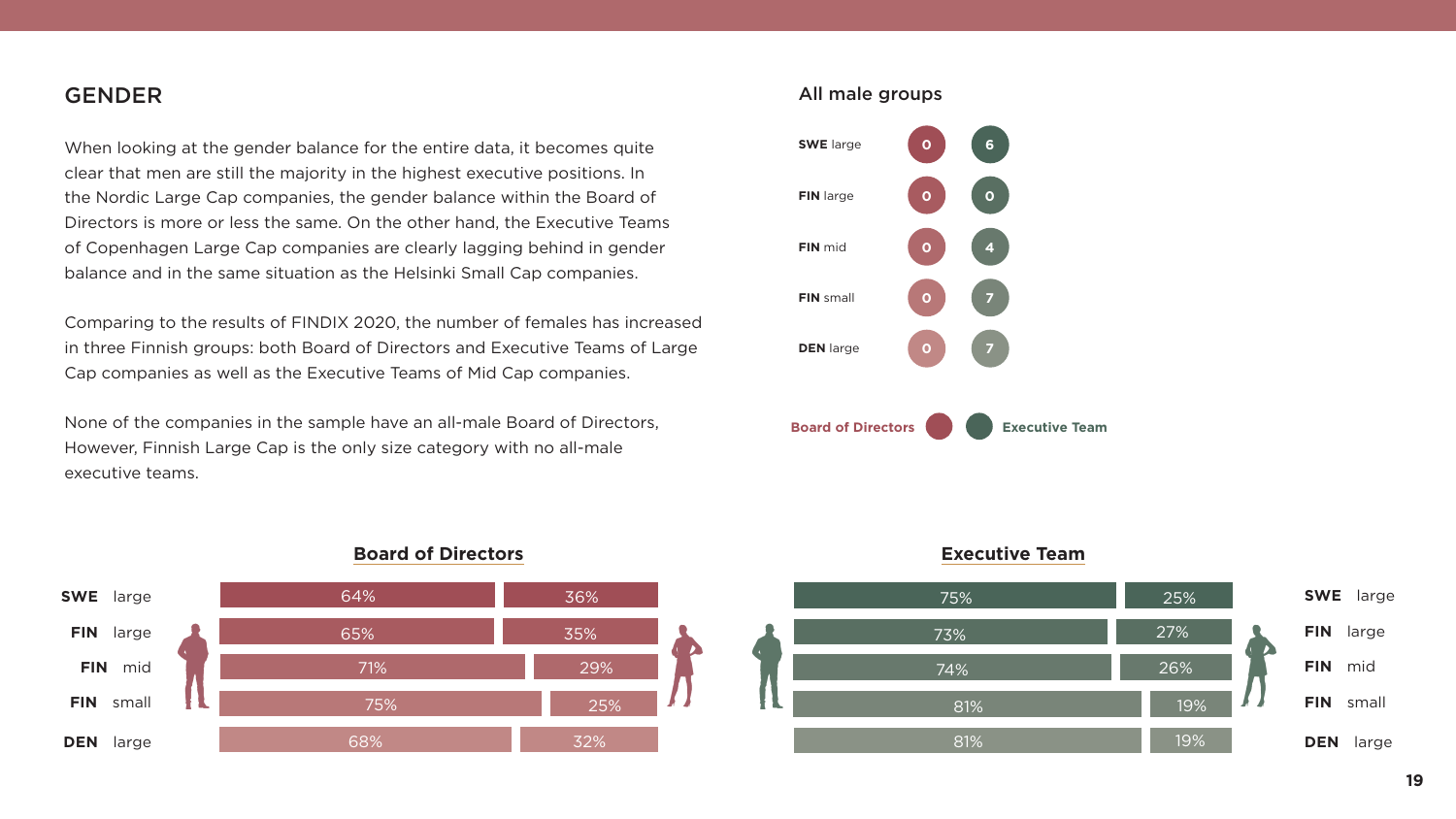#### Females in top executive positions

|                  | # of companies | % BOD Chair | % BOD Vice-Chair | % CEO | % of female business heads<br>of all executive team females |
|------------------|----------------|-------------|------------------|-------|-------------------------------------------------------------|
| <b>SWE</b> Large | 90             | 12%         | 0%               | 8%    | 23%                                                         |
| <b>FIN</b> Large | 31             | 3%          | 0%               | 13%   | 26%                                                         |
| <b>FIN Mid</b>   | 43             | 5%          | 7%               | 7%    | 18%                                                         |
| <b>FIN Small</b> | 42             | 17%         | 10%              | 2%    | 15%                                                         |
| <b>DEN</b> Large | 38             | 3%          | 5%               | 11%   | 12%                                                         |
| <b>TOTAL</b>     | 244            | 9%          | 4%               | 8%    | 21%                                                         |

Looking at all the Nordic companies in our sample (see table above), only 9 percent have a female Chair of Board and 4 percent a female Vice Chair of Board. Similarly, only 8 percent of the Nordic companies in our sample have a female CEO. These findings are very much in line with the recent European Women on Boards Diversity Index, where the results show that 9 percent of

European companies have a female Chair of Board and 6 percent a female CEO. In total all the Nordic companies in our sample have 468 females in their Executive teams. One fifth (21 percent) of these holds a business head position, while the remaining 79 percent are leading support functions.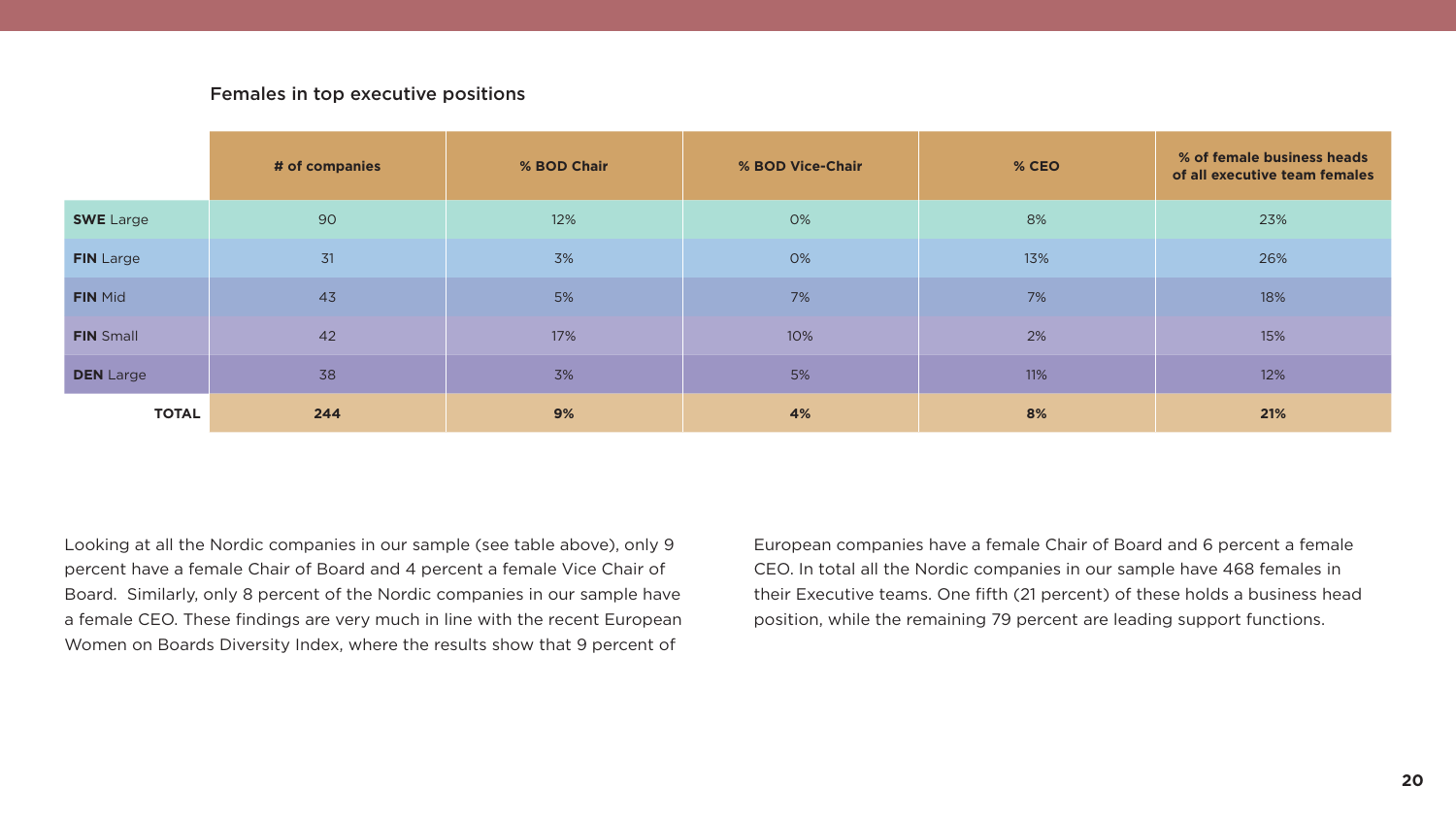#### AGE

When studying the full data, the most common decade to be born within all the sample companies, with the exception of Helsinki Mid Cap companies' Executive Teams, is 1960s. There are no members of Executive Teams who are born in the 1940s which is natural due to retirement. On the other hand,

the proportion of Board members born in the 1950s is significantly larger compared to Executive Team members. This is specifically true for Large Cap companies. Similarly, the amount of Executive Team members who are born in the 1980s is highest for Helsinki Mid and Small Cap companies.

*Boards assume that valuable experience is only gained with age. This assumption no longer holds true as digitalization has made experience and insight available to anyone with a keen mind. There is no reason for the currently missing perspective in the boardroom: Millennials. They are more aware of cultural issues which become increasingly important for strategic discussions in organizations. Also, fresh thinking, co-creation skills and change in decision-making is in need. Failing to include voices and perspectives of the younger generations may even pose risks for businesses, regardless of their industry.*

Anneli Karlstedt, Head of Inclusion and Diversity, Nokia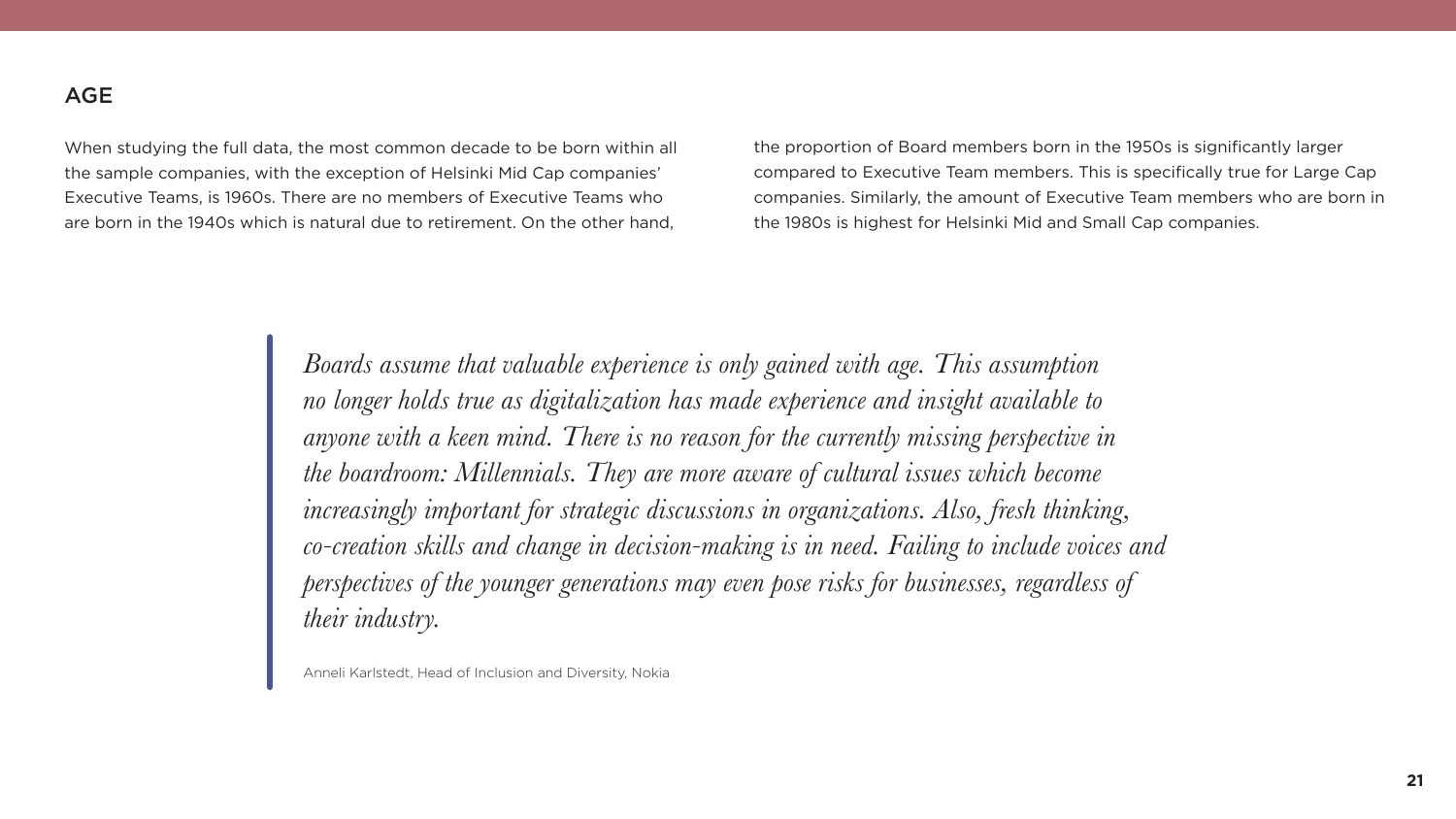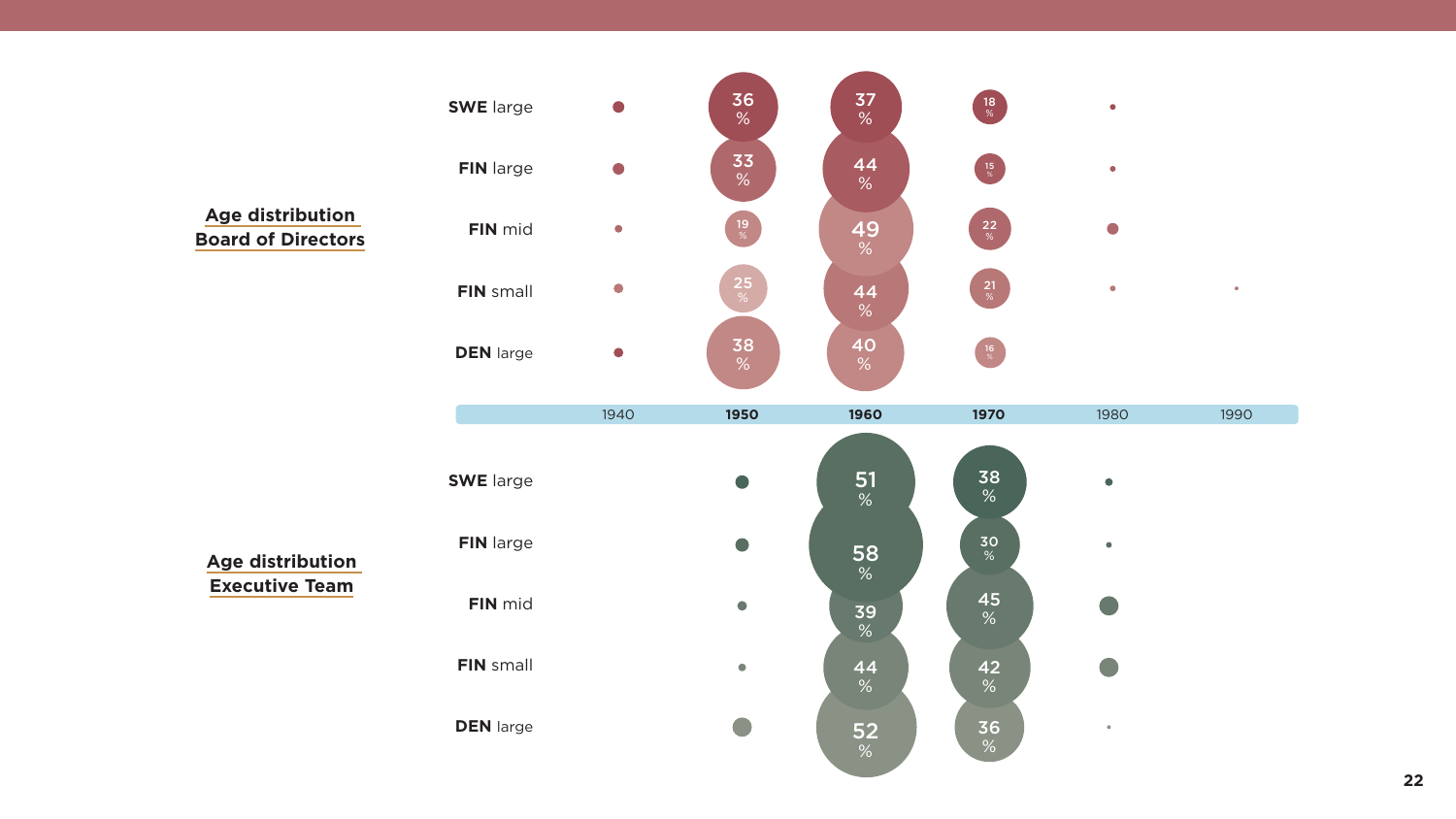#### NATIONALITY

Nationality is the variable with the least diversity in all the companies in our sample. Looking at the full data set, the number one position is quite naturally held by the citizens of the respective Nordic country. However, looking at the Nordic Large Cap companies, Stockholm Large Cap has the most Swedish citizens (approx. 70%) whereas Helsinki and Copenhagen Large Cap

companies have Finnish and Danish citizens between 60-65%. Based on the data, it also seems that Helsinki and Copenhagen Large Cap companies rely on Swedish Board and Executive Team members, whereas Stockholm companies are not so reliant on the neighbouring Nordics.

*We often look at the Nordic countries as very similar to each other, but this report clearly shows that we have different starting points. This can be a weakness as well as a strength and I think we can gain a lot by learning from each other – why do we succeed with one thing in Finland and another in Denmark, for example. From Nordea perspective this is a strength and great opportunity as we operate in the Nordic context. We also see big differences between the large companies and small and medium-sized ones. I think it is interesting to reflect how we can learn from, help and inspire each other.*

Frank Vang-Jensen, CEO, Nordea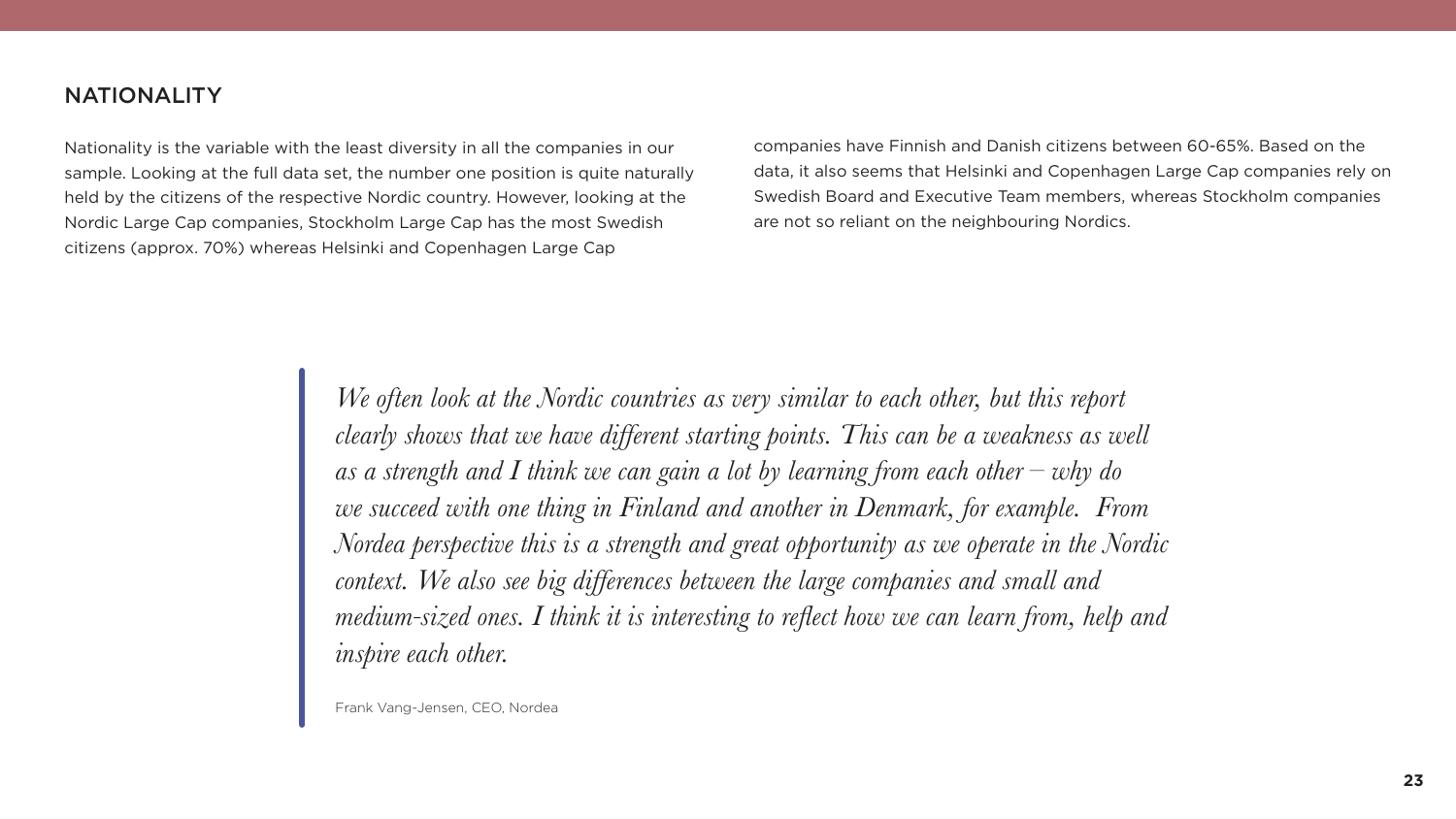#### TOP 3 nationalities

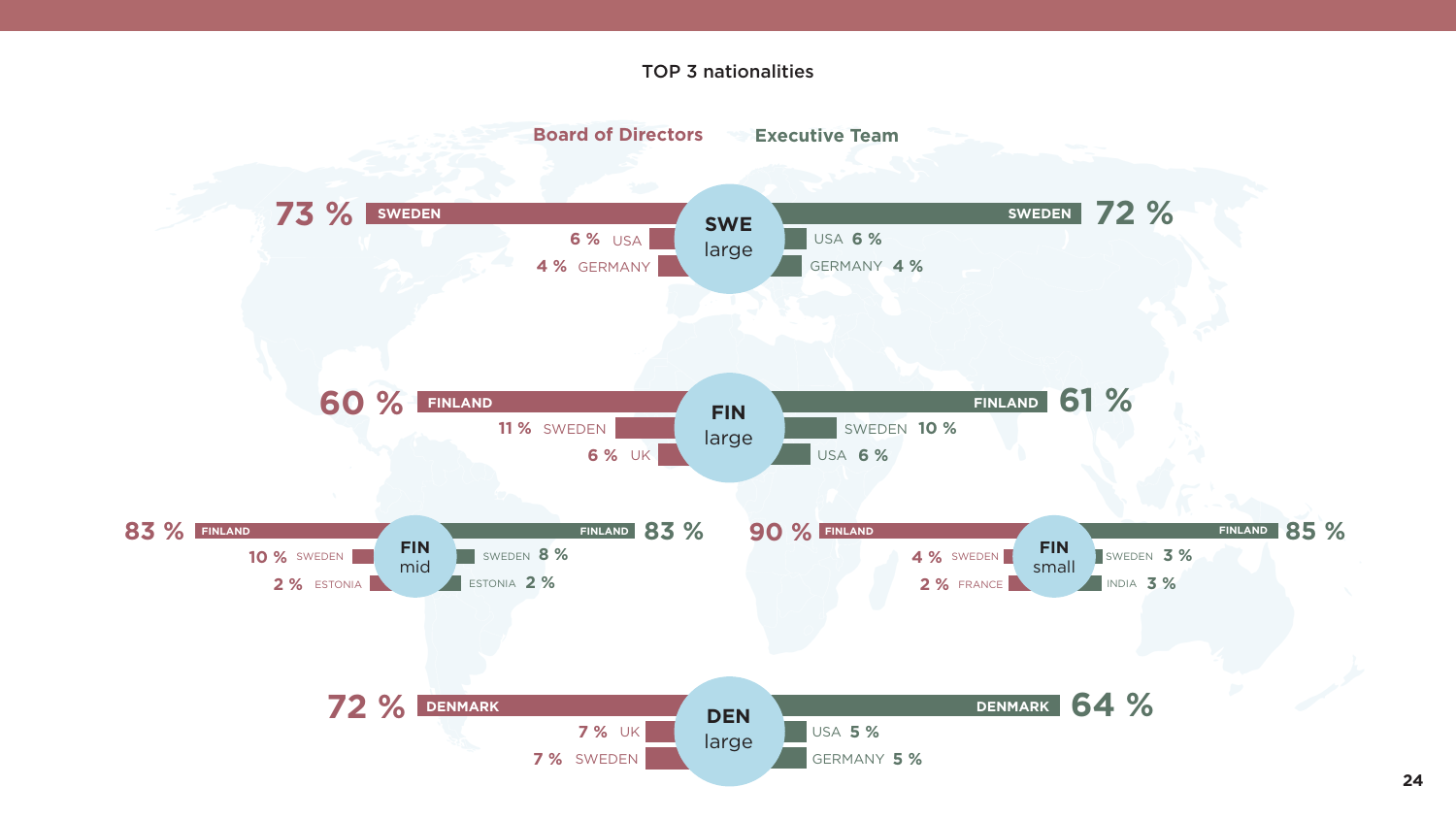#### EDUCATION

The top three educational backgrounds are the same in all the company groups, and the dominance of business administration qualification is quite significant. It is however noteworthy to mention that there is nevertheless diversity in the educational backgrounds of top executives as the proportion of "other" is between 10-16 percent in all company groups.



#### **Board of Directors**

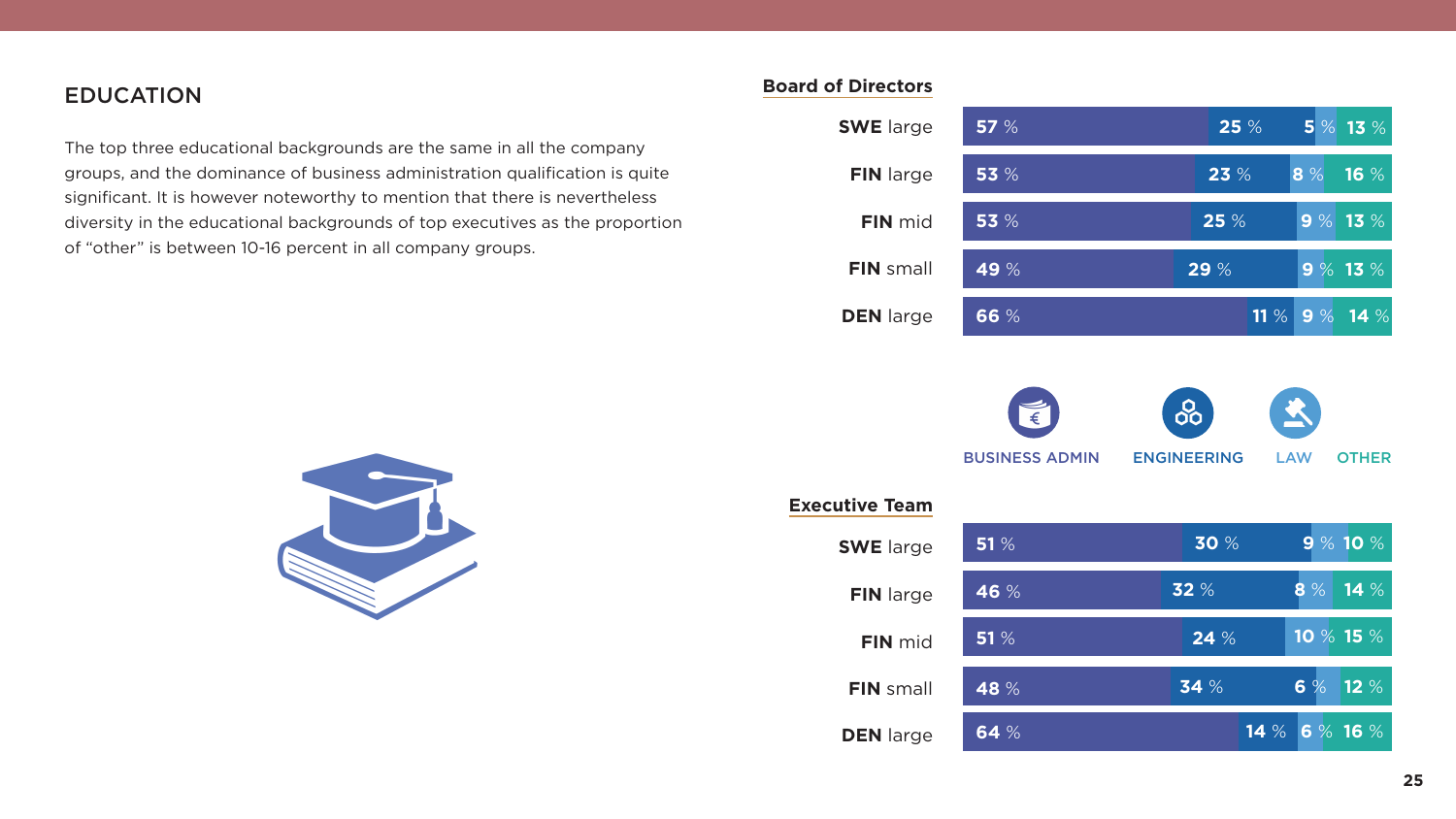#### PEOPLE OF COLOUR7

According to the "*Being Black in the EU, Second European Union Minorities and Discrimination Survey 2019*", 25 percent of respondents felt racially discriminated against when looking for work in the five years before the survey. Additionally, 82 percent of respondents believe skin colour or physical appearance is the main reason for experiencing discrimination when looking for work.8 The "*Report of the Non-Discrimination Ombudsman: Racism and discrimination - everyday experiences for People of African descent in Finland*" shows similar results in Finland. The respondents have experienced discrimination by employers, colleagues, and customers in both private and public sectors, especially in recruitment and at the workplace. They also feel that, regardless of their educational background and work performance, career progression may be slower and more difficult.9

Because of the wide-spread discrimination against people of colour in the workplace and society in general, the importance of equal opportunity and representation in the workplace becomes more and more crucial. This is why we have also wanted to include information on how people of colour are represented in the top executive positions. We are aware that the collected data is with limitations and only indicative, but it does nevertheless give an idea of the current situation.

Looking at all the companies in the sample, there are only few people of colour in all countries, groups and caps. The highest representation is in Helsinki and Stockholm Large Cap companies (4%), while other groups remain under 2 percent.

<sup>7</sup> Acronym POC is used for people of color. Also BIPOC, Black, Indigenous and people of color is emerging as a commonly used term for "a person who is not white".

<sup>8</sup> Being Black in the EU Second European Union Minorities and Discrimination Survey, 2019. https://fra. europa.eu/sites/default/files/fra\_uploads/fra-2019-being-black-in-the-eu-summary\_en.pdf

<sup>9</sup> Report of the Non-Discrimination Ombudsman: Racism and discrimination - everyday experiences for People of African descent in Finland. https://syrjinta.fi/en/-/report-of-the-non-discrimination-ombudsman-racism-and-discrimination-everyday-experiences-for-people-of-african-descent-in-finland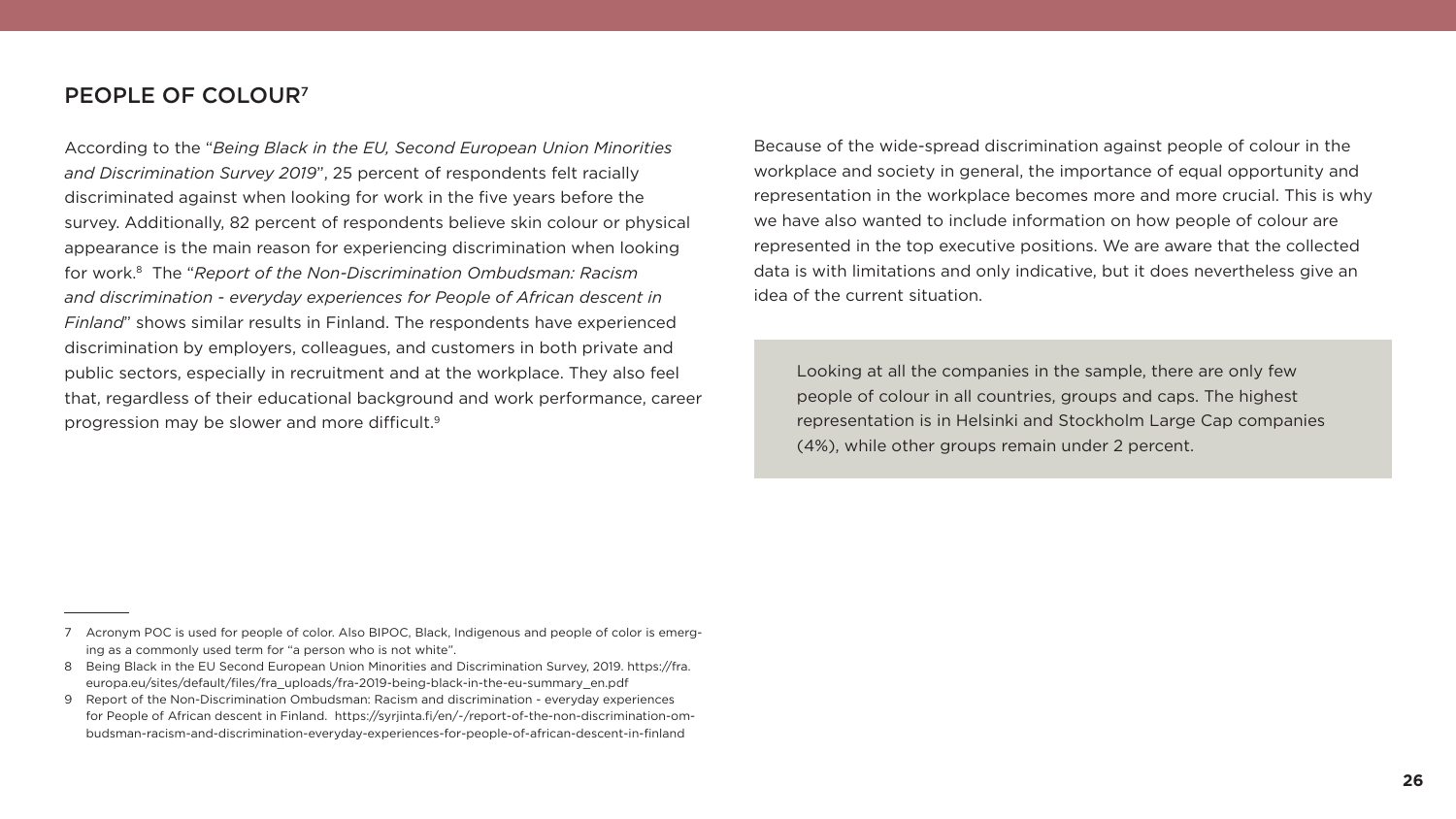*I'm happy to see this wider context to diversity. The sample size is ample enough to provide us an interesting comparison on the state of diversity in the Nordic countries. Interestingly, Sweden and Finland seem to share information more openly than Denmark and have more educational diversity in their boards and management teams. Swedish boards prefer Swedish board members and Finland sees most value in lawyers. All and all, it is essential across all Nordic countries that we ensure women gain early exposure to business leadership positions so that they will have the right experience for board roles.*

Päivi Jokinen, Chair, European Women on Boards / Board member, Board Professionals Finland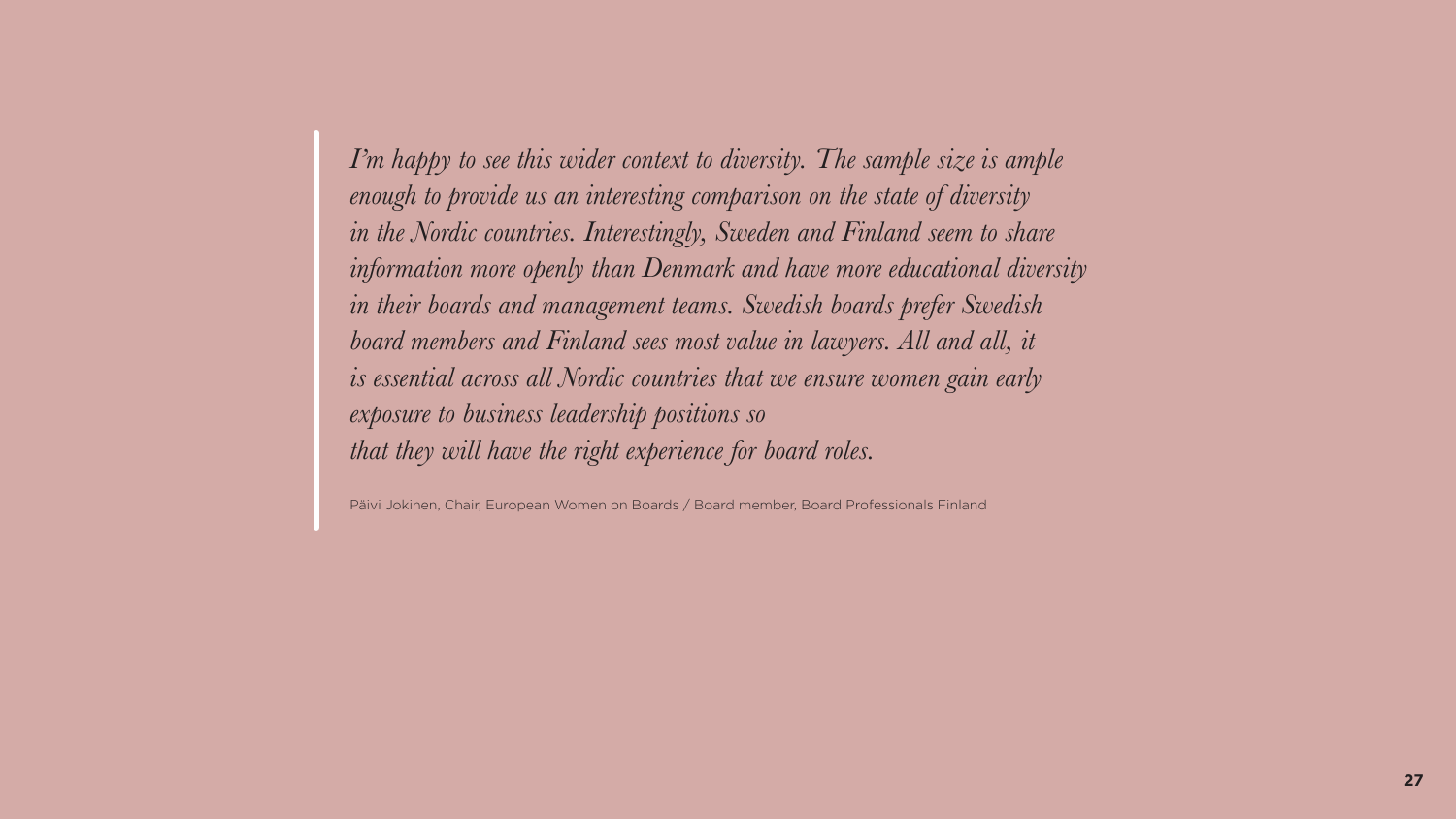### **CONCLUSIONS**

In the FINDIX 2020 report we concluded that executive management positions of companies listed in Nasdaq Helsinki are very likely held by Finnish males born in the 1960s and with a degree in Business Administration and Economics. The results of this first **Nordic Business Diversity Index** portray the same picture. Leadership positions continue to be predominantly held by men, born in the 1960s with a degree in Business Administration and Economics, and being citizens of the company's HQ country.

This observation is unfortunately not surprising, but it is still quite alarming. Nordic countries are often cited to be forerunners in gender equality, but in 2021 we are in a situation where only 8 percent of companies have a female CEO. We also seem to be short-sighted and not able to grasp the importance of attracting foreign talent even the ones who already live in the Nordics. A recent study from Finland also paints a worrisome picture of the age discrimination women face in recruitment: women are either too young or have too many small children, and then at 50 they are already too old<sup>10</sup>.

To tackle these issues, we within the wider society as well as in workplaces need to start asking ourselves how? How to make leadership positions more attractive to women? How will people of colour or people with a foreign name face less intersectional discrimination in recruitment? How can Millenials be

seen as an innovative asset in leadership? Only after honest self-reflection we can start to take down the existing barriers, which make it impossible for under-represented people to advance in organisations.

Representation is crucial when we aim for diversity. When leadership in our societies and companies reflect diverse backgrounds, we send the message that opportunity and success is not limited to a closed, homogenous group. Additionally, representation empowers those who have traditionally been left voiceless, and it encourages all of us to encounter our unconscious biases and learn about people who are different from us.

While collecting the data for the Index, it became clear, that Finnish and Swedish companies have a similar level of transparency in disclosing background information about their senior leadership. In Denmark, however, companies seem to disclose far less information and thus, Danish companies could not be scored for the Index. It would require more research to understand the reasons behind this different approach in Denmark, but we hope that this study underlines the importance of transparency as well as acts as encouragement to all companies, regardless of country, to ensure that sufficient background information about top management is publicly disclosed.

The Nordic Business Diversity index will be published every two years and we have our hopes up that results will be different in January 2023. Now, let's all roll our sleeves and begin walking the talk!

<sup>10</sup> Akavan Erityisalojen työelämätutkimus 2020: rekrytointisyrjintää koskevia tuloksia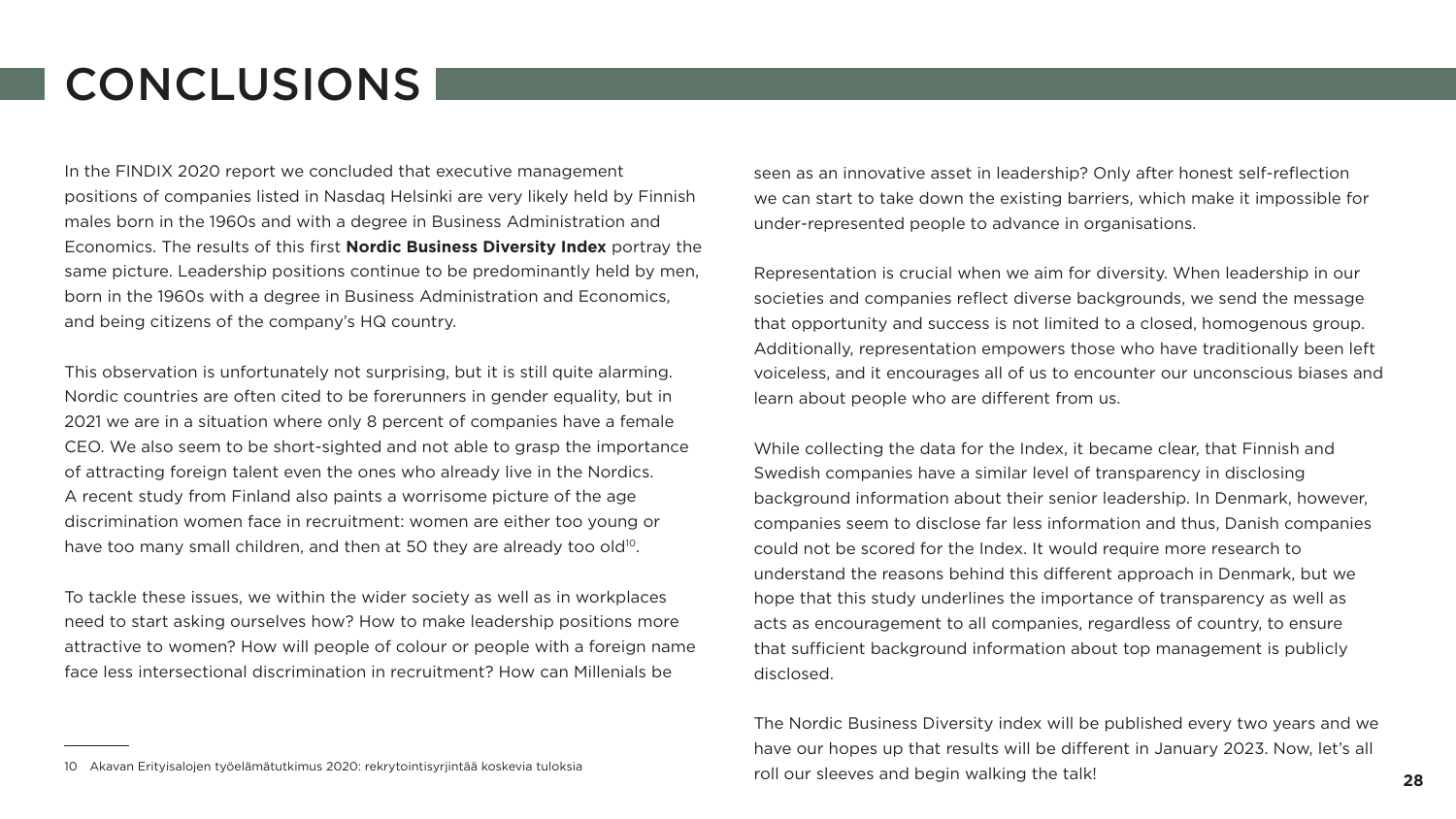*Diversity is a necessity for a company to long term succeed in today's complex, interconnected global business environment. From a CEO perspective I would like to highlight three things that I think are of importance:*

Understanding the purpose of why we should work to improve diversity – which is a combination of "the right thing to do" and the business case – and the value of diversity to the company's development.

Diversity is broader than what we often include in the word. When we talk about diversity, we often think of isolated traits like gender or ethnicity. But, diversity is much more and the broader the diversity we manage to include, the greater the opportunities to reach and utilise a diversity of thoughts that will enrich the company's development.

That we offer equal opportunities to all is a necessity and the foundation. And to succeed we need inclusion. Without inclusion, diversity may still be achieved, but it will not be sustainable."

Frank Vang-Jensen, CEO, Nordea

*Transparency is the keystone for increasing diversity. Not just transparency that complies with the minimal requirements. But transparency that makes selection criteria visible to customers, shareholders and investors and forces to objectivity in decision-making when recruiting.* 

Anneli Karlstedt, Head of Inclusion and Diversity, Nokia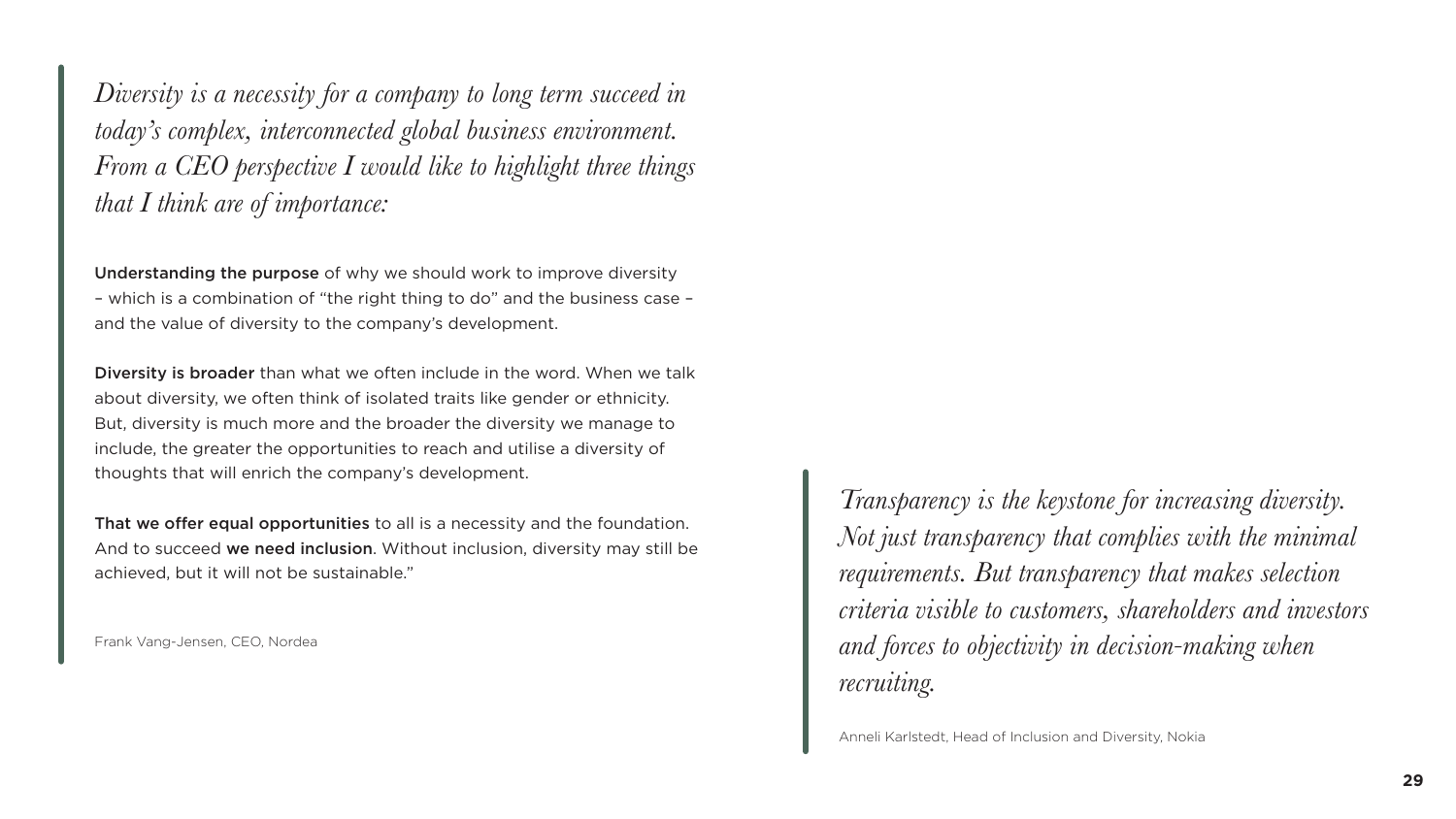#### Authors



#### **SUVI HALTTULA**

Suvi Halttula is the founder of 3bility Consulting and a corporate social responsibility professional with strong background and passion for social responsibility, business and human rights, diversity and inclusion, Sustainable Development Goals and shared value creation. She is an experienced trainer and strategist who loves to capacitate clients in identifying meaningful and practical approaches through which social responsibility and the respect for human rights can be embedded into business strategies and day-to-day operations. She has a Master's degree in Political Science as well as in Corporate Social Responsibility and Sustainability.



#### **SUSANNA SAIKKONEN**

Susanna is the CEO of Joosuanpuu Oy and a corporate responsibility consultant. She looks at corporate responsibility from the perspective of both business and civil society, and she is particularly experienced in matters related to strategic sustainability and social responsibility. During her career, Susanna has worked on brand development of international technology brands and has over 10 years of experience in corporate responsibility and social development projects. Susanna is also a Master of Science in Business Administration, in addition to which she has studied intercultural management, human rights in business and diversity and inclusion.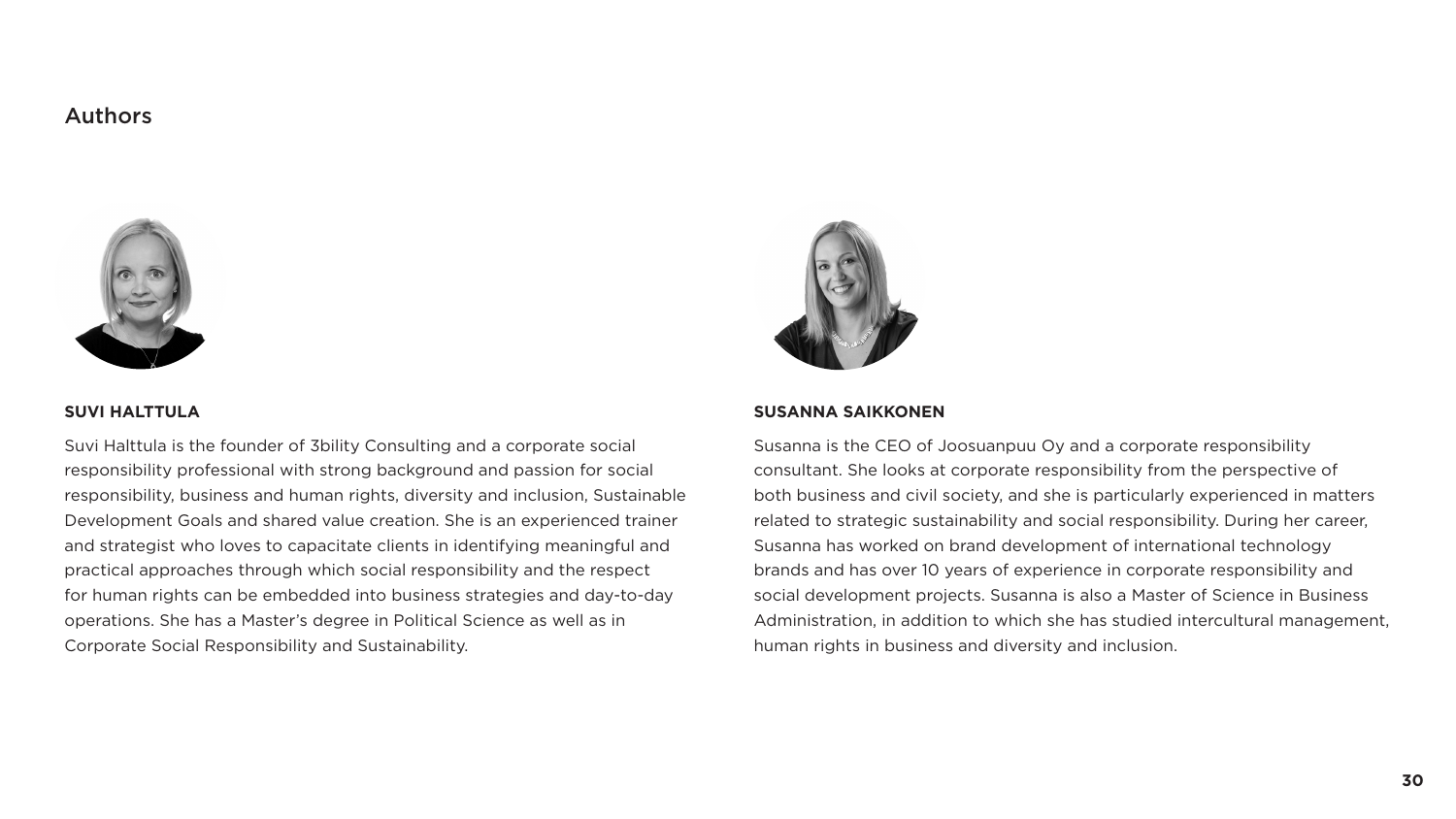### Our partner in Nordic Business Diversity Index: Board Professionals BPF Finland ry

Board Professionals Finland is a networking organization promoting increased diversity in boards and executive management.

The story of BPF started in 2006 to promote female access to management positions and board member roles within Finnish and international enterprises. Today BPF is an active organization with talented and highly educated members. Its mission is to strengthen and develop competitiveness and responsible decision making in companies by training and developing its members to be better leaders, promoting networking between other stakeholders, sharing information of diversity and participating in social debates of leadership. BPF believes in equal leadership and increasing the diversity leading to sustainable success, more and better innovation and improved financial performance. Board Professionals is a founding partner of European Women on Boards, networking organization, founded 2013 to promote gender equality, and increase the number of women in European corporate boards and leadership teams.

More information: **https://boardprofessionals.fi/** 

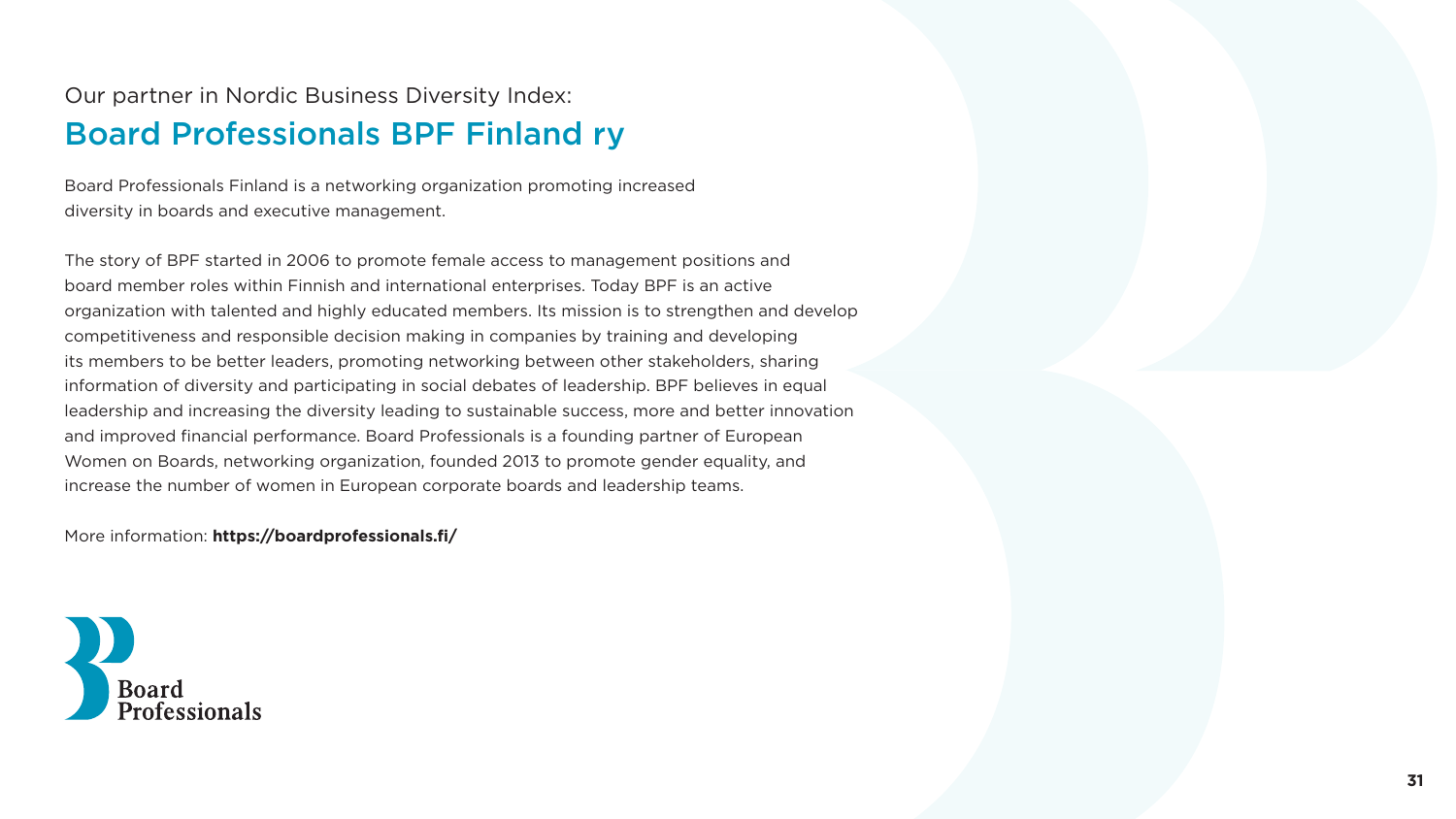#### LIST OF COMPANIES As categorised at Nasdaq in 2020

#### **FIN LARGE CAP**

| Ahlstrom-Munksjö |
|------------------|
| Cargotec         |
| Citycon          |
| Flisa            |
| Fiskars          |
| Fortum           |
| Huhtamäki        |
| Kemira           |
| Kesko            |
| Kojamo           |
| Kone             |
| Konecranes       |
| Metso Outotec    |
| Metsä Board      |
| Neles            |
| Neste            |
|                  |

Nokia Nokian Renkaat Nordea Bank Abp Orion Outokumpu Sampo Sanoma SSAB Stora Enso Terveystalo TietoEVRY UPM-Kymmene Valmet Wärtsilä YIT

#### **FIN MID CAP**

Aktia Pankki Alma Media Altia AS Tallink Grupp FDR Aspo Atria Basware Bittium CapMan Caverion Enento Group eQ Etteplan Evli Pankki Finnair F-Secure HKScan Kamux Lassila & Tikanoja Lehto Group Marimekko Musti Group

NoHo Partners Olvi Oma Säästöpankki Oriola Pihlajalinna Ponsse Qt Group Raisio Revenio Group Rovio Scanfil Stockmann Taaleri Talenom Tikkurila Tokmanni Group Uponor Vaisala Verkkokauppa.com Oyj Viking Line Ålandsbanken

#### **FIN SMALL CAP**

Apetit Aspocomp Group Biohit Componenta Consti Yhtiöt Digia Digitalist Group EAB Group Oyj Eezy Oyj Enedo Oyj Exel Composites Glaston Harvia Honkarakenne Ilkka-Yhtymä Incap Oyj Innofactor Investors House Keskisuomalainen Kesla Martela

Neo Industrial Oyj Nixu Nurminen Logistics Optomed Oyj Ovaro Kiinteistösijoitus Panostaja PunaMusta Media QPR Software Rapala VMC Raute Saga Furs Siili Solutions **Solteg** Soprano Oyj SRV-Yhtiöt Suominen **Tecnotree** Teleste Tulikivi United Bankers Oyj Wulff Group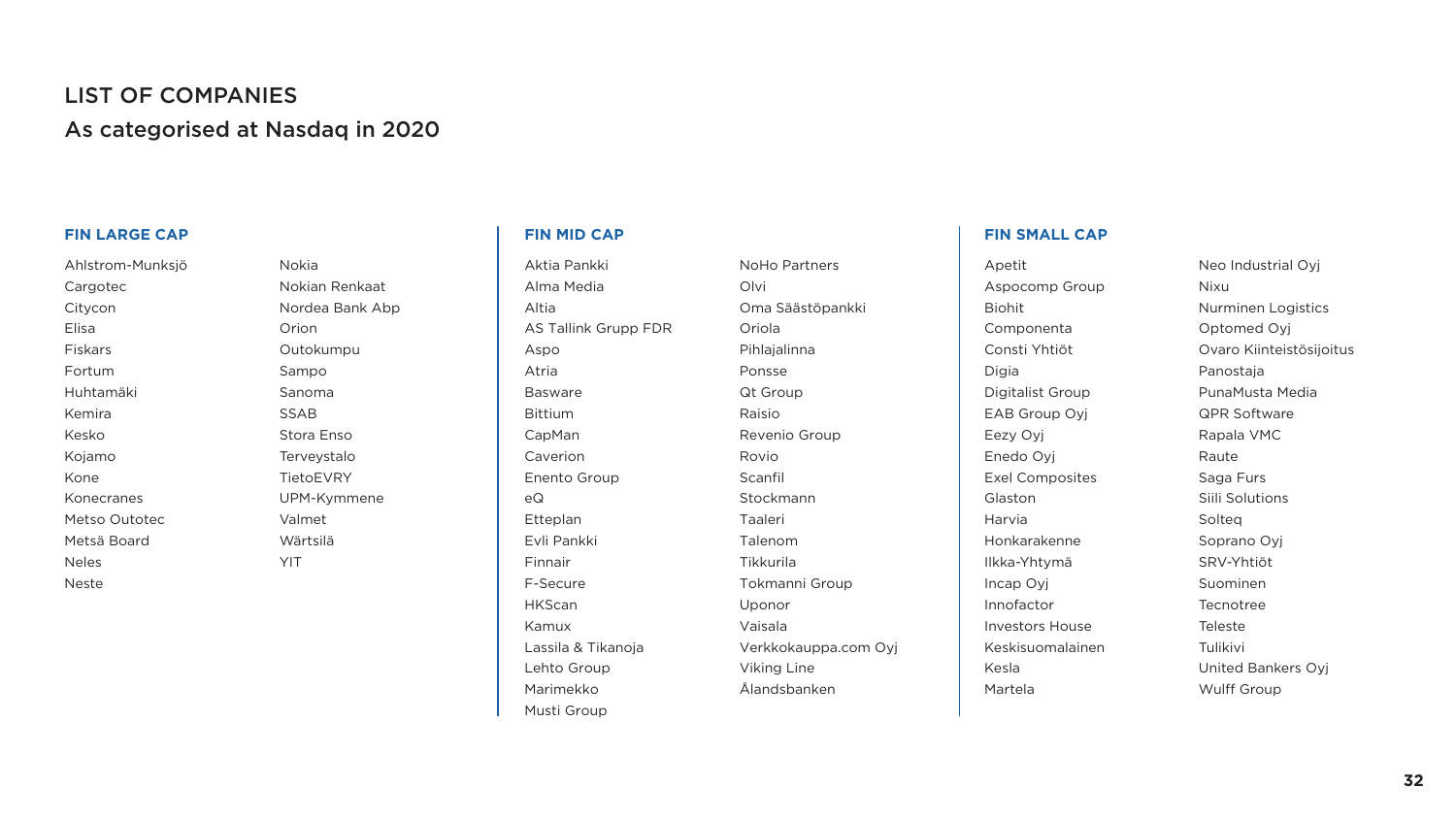#### **SWE LARGE CAP**

#### AAK AB ABB Ltd Addtech AB Alfa Laval AB Ario AB ASSA ABLOY AB AstraZeneca PLC Atlas Copco AB Atrium Ljungberg AB Attendo AB Autoliv Inc. SDB Avanza Bank Holding AB Axfood Beijer Ref AB Betsson AB BillerudKorsnäs AB Boliden AB Bonava AB Bravida Holding AB Castellum AB Dometic Group AB Electrolux Professional AB Electrolux, AB Elekta AB Epiroc AB

EQT AB Ericsson, Telefonab. L M Essity AB Evolution Gaming Group AB Fabege AB Fastighets AB Balder Fastpartner AB Fenix Outdoor International AG Getinge AB Hexagon AB HEXPOL AB Holmen AB Hufvudstaden AB Husqvarna AB ICA Gruppen AB Industrivärden, AB Indutrade AB Intrum AB Investor AB JM AB Kindred Group Plc Kinnevik AB Klövern AB

Kungsleden AB Lifco AB Loomis AB Lundin Energy AB Lundin Mining Corporation Medicover AB Millicom International Cellular S.A. SDB Modern Times Group MTG AB Mycronic AB NCC AB NIBE Industrier AB Nobia AB Nolato AB Nordic Entertainment Group AB Nyfosa AB Pandox AB Peab AB Ratos AB Resurs Holding AB SAAB AB Sagax AB Samhällsbyggnadsbolaget i Norden AB Sandvik AB Securitas AB Skandinaviska Enskilda Banken Skanska AB SKF, AB Svenska Cellulosa AB SCA Swedbank AB Swedish Match AB Swedish Orphan Biovitrum AB Tele2 AB Telia Company Thule Group AB TRATON SE Trelleborg AB Veoneer, Inc. SDB Vitrolife AB Volvo, AB Wallenstam AB Wihlborgs Fastigheter AB ÅF Pöyry AB

#### **DEN LARGE CAP**

A.P. Møller - Mærsk ALK-Abelló B Alm. Brand Ambu Carlsberg Chr. Hansen Holding Coloplast Danske Bank Demant DFDS DSV Panalpina FLSmidth & Co. G4S plc Genmab GN Store Nord H. Lundbeck ISS Jeudan Jyske Bank

Københavns Lufthavne Netcompany Group Novo Nordisk Novozymes Pandora Ringkjøbing Landbobank Rockwool International Royal UNIBREW Scandinavian Tobacco Group Schouw & Co. SimCorp Spar Nord Bank Sydbank The Drilling Company of 1972 Topdanmark Tryg Vestas Wind Systems Ørsted Össur hf.